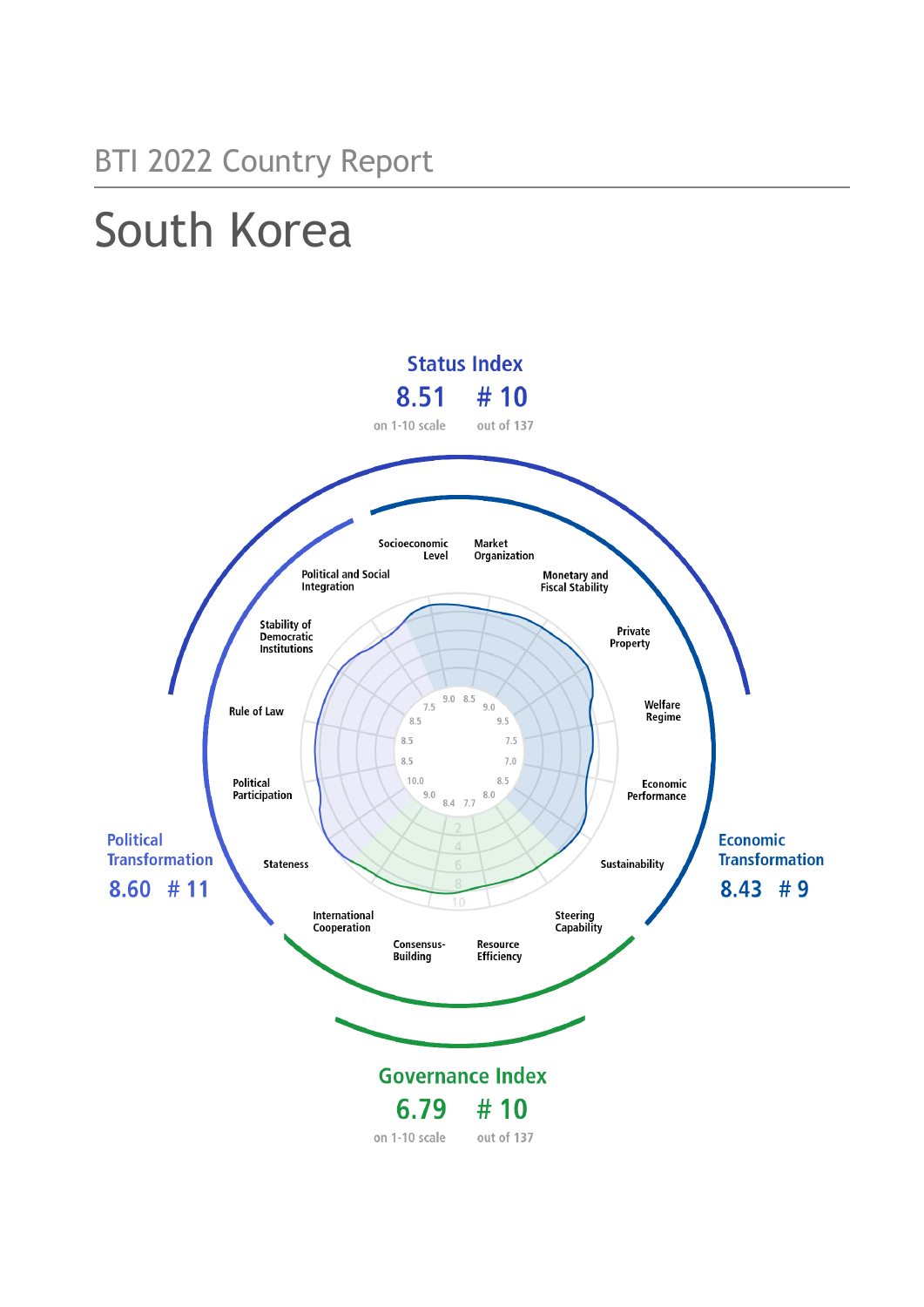This report is part of the **Bertelsmann Stiftung's Transformation Index (BTI) 2022**. It covers the period from February 1, 2019 to January 31, 2021. The BTI assesses the transformation toward democracy and a market economy as well as the quality of governance in 137 countries. More on the BTI at [https://www.bti-project.org.](https://www.bti-project.org/)

Please cite as follows: Bertelsmann Stiftung, BTI 2022 Country Report — South Korea. Gütersloh: Bertelsmann Stiftung, 2022.

This work is licensed under a **Creative Commons Attribution 4.0 International License**.

#### **Contact**

Bertelsmann Stiftung Carl-Bertelsmann-Strasse 256 33111 Gütersloh Germany

**Sabine Donner** Phone +49 5241 81 81501 sabine.donner@bertelsmann-stiftung.de

**Hauke Hartmann** Phone +49 5241 81 81389 hauke.hartmann@bertelsmann-stiftung.de

**Claudia Härterich** Phone +49 5241 81 81263 claudia.haerterich@bertelsmann-stiftung.de

#### **Sabine Steinkamp** Phone +49 5241 81 81507 sabine.steinkamp@bertelsmann-stiftung.de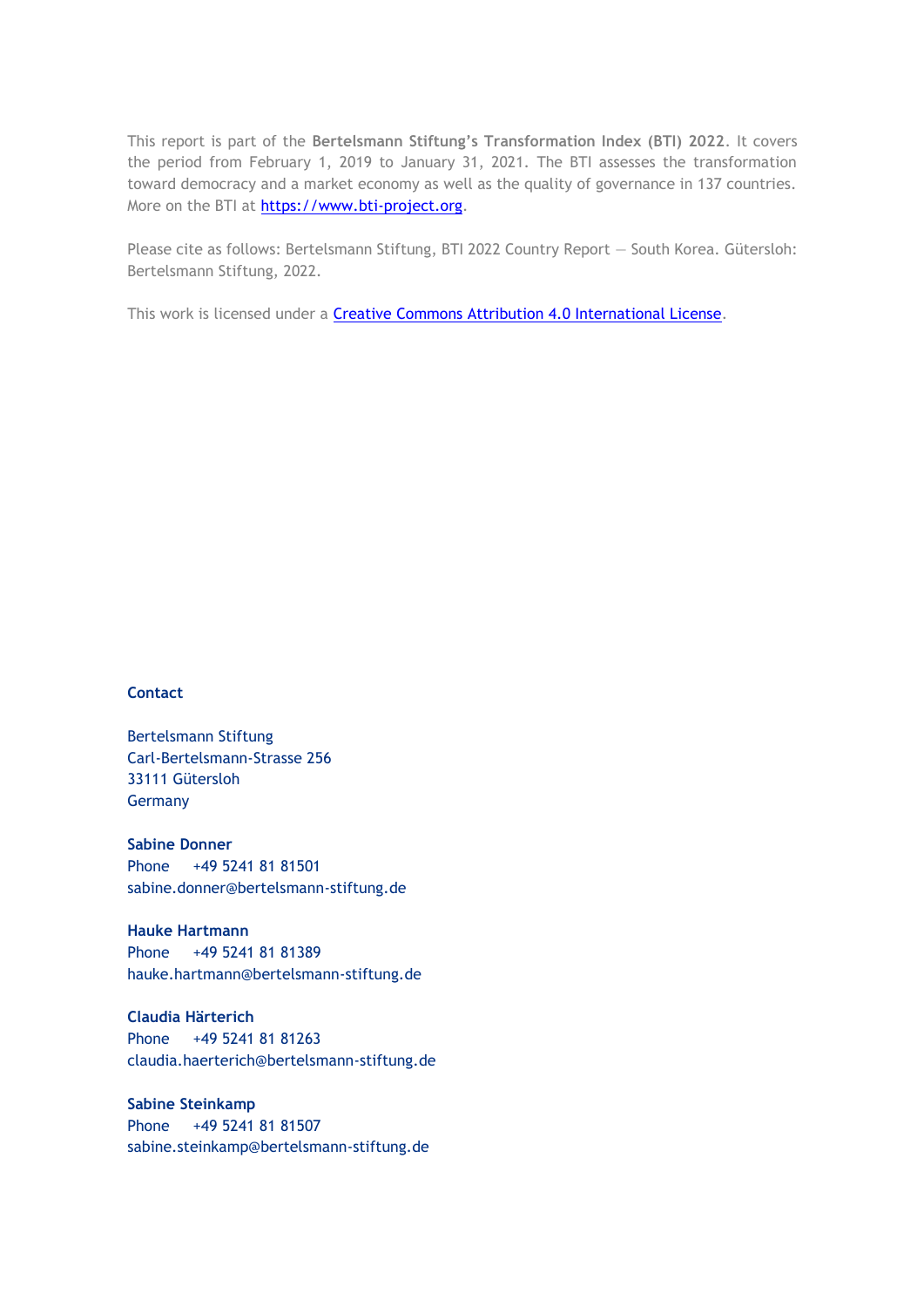#### **Key Indicators**

| Population               | M      | 51.8 | HDI                            | 0.916 | GDP p.c., PPP                | 43124 |
|--------------------------|--------|------|--------------------------------|-------|------------------------------|-------|
| Pop. growth <sup>1</sup> | % p.a. | 0.1  | HDI rank of 189                | 23    | Gini Index                   | 31.4  |
| Life expectancy          | vears  | 83.2 | UN Education Index             | 0.865 | Poverty <sup>3</sup><br>$\%$ | 0.2   |
| Urban population %       |        | 81.4 | Gender inequality <sup>2</sup> | 0.064 | Aid per capita $\sqrt{5}$    |       |
|                          |        |      |                                |       |                              |       |

Sources (as of December 2021): The World Bank, World Development Indicators 2021 | UNDP, Human Development Report 2020. Footnotes: (1) Average annual growth rate. (2) Gender Inequality Index (GII). (3) Percentage of population living on less than \$3.20 a day at 2011 international prices.

## Executive Summary

As in all countries in the world, the second half of the observation period from February 2020 to January 2021 was dominated by the coronavirus pandemic and the fight against it. The first year of the observation period was characterized by an administration struggling to deliver on its promises of a fair society, in particular, its inability to control rising prices for housing and improve working conditions for South Korea's large precarious workforce. Instead of delivering on its promises and policy agenda, the government became occupied with political scandals, frequent changes in personnel and a seemingly obscure, but highly controversial reform of the prosecution.

During the coronavirus crisis, Korea fared comparably well with a relatively low number of infections and deaths, as well as a limited decline in economic production. This relative success can be explained by a combination of factors.

First, as Korea has relatively few ports of entry, it is relatively easy to restrict international travel and strictly enforce a general quarantine rule of 14 days with the help of the country's advanced IT infrastructure.

Second, Koreans are used to wearing masks, in particular against fine dust pollution but also the 2015 outbreak of the MERS virus. Korea has substantial domestic production of masks and other medical equipment.

Third, the health sector in Korea is relatively well developed and there is a universal health insurance that allows all those who require it to receive treatment.

Fourth, government officials were mobilized for overtime work to trace infected people. Initially, movement patterns of the sick were even posted on the internet in a pseudonymized version, although this practice was later stopped amid concerns over privacy.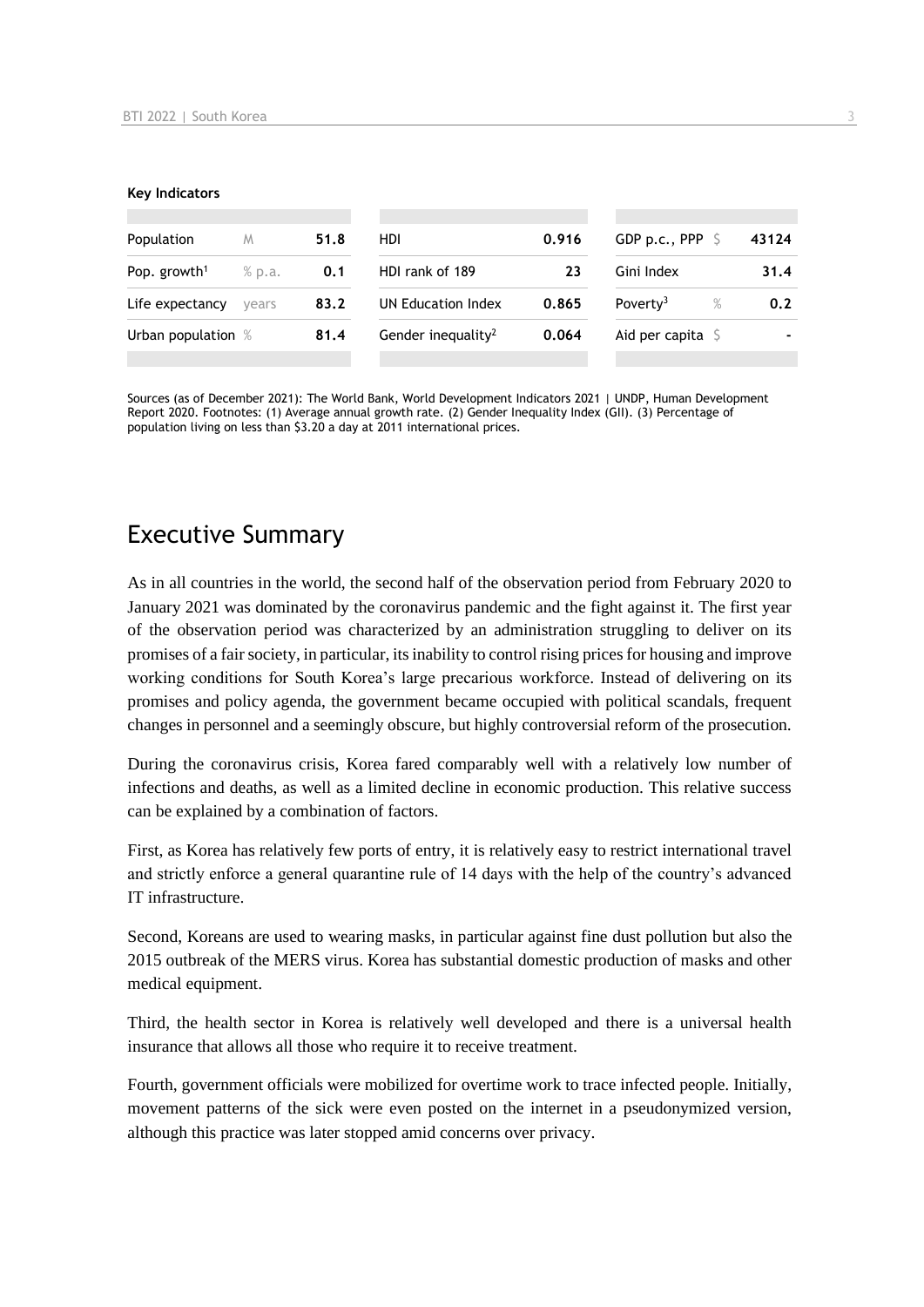Fifth, while there was no formal lockdown, Koreans are generally willing to follow guidelines set by the government regardless of whether they are legally binding or merely informal. This governance through national mobilization has worked to make the fight against the virus a "national mission" but it also has the downside of widespread social blaming. There is a danger that national mobilization may be used to suppress dissenting voices even after the pandemic is over. One weakness in the Korean response is the low number of doctors, nurses and ICU beds available for COVID-19 patients, which meant that even with very low numbers of infections, the health system became stretched. Korea was also late in acquiring vaccines, which means vaccinations only started in February 2021.

Sixth, as there was never a complete lockdown and the government quickly adopted a large stimulus package, the economic consequences of the crisis were less than in other countries, although its social costs are still unknown. As Korea has a large share of irregular employment, precarious workers and self-employed, the real social costs of the crisis will most likely reveal themselves in 2021. Structurally, the Korean economy was well placed to satisfy a surging demand for IT products during the crisis, although it also has the weaknesses being strongly reliant on fossil fuels.

The government scored a major political victory in parliament in April 2020. However, that victory was overshadowed by a botched electoral reform that was intended to expand democratic representation by increasing the importance of proportional seats, but ultimately further strengthened the major parties over minor ones. Despite its strong majority in parliament, the government has been struggling to implement its promised institutional changes of decentralizing power, improving human rights and strengthening democracy.

International relations are another field where the administration struggled. This administration is the most inward-looking administration in decades, with a strong focus on engagement and a formal peace treaty with North Korea. Initially, Moon's Northern Policies were successful but symbolic meetings with Chairman Kim Jong-un did not lead to practical improvements. Unfortunately, other international engagements such as the fight against climate change and global poverty have taken a back seat under this administration. While Korea announced ambitious targets for net-zero carbon emissions in 2050, it kept its binding nationally determined contributions at a very unambitious reduction of only 24.4% until 2030, compared to 2017. Bilateral relations, in particular with Japan remained strained over disagreements on how to deal with atrocities committed during the Japanese colonization of Korea.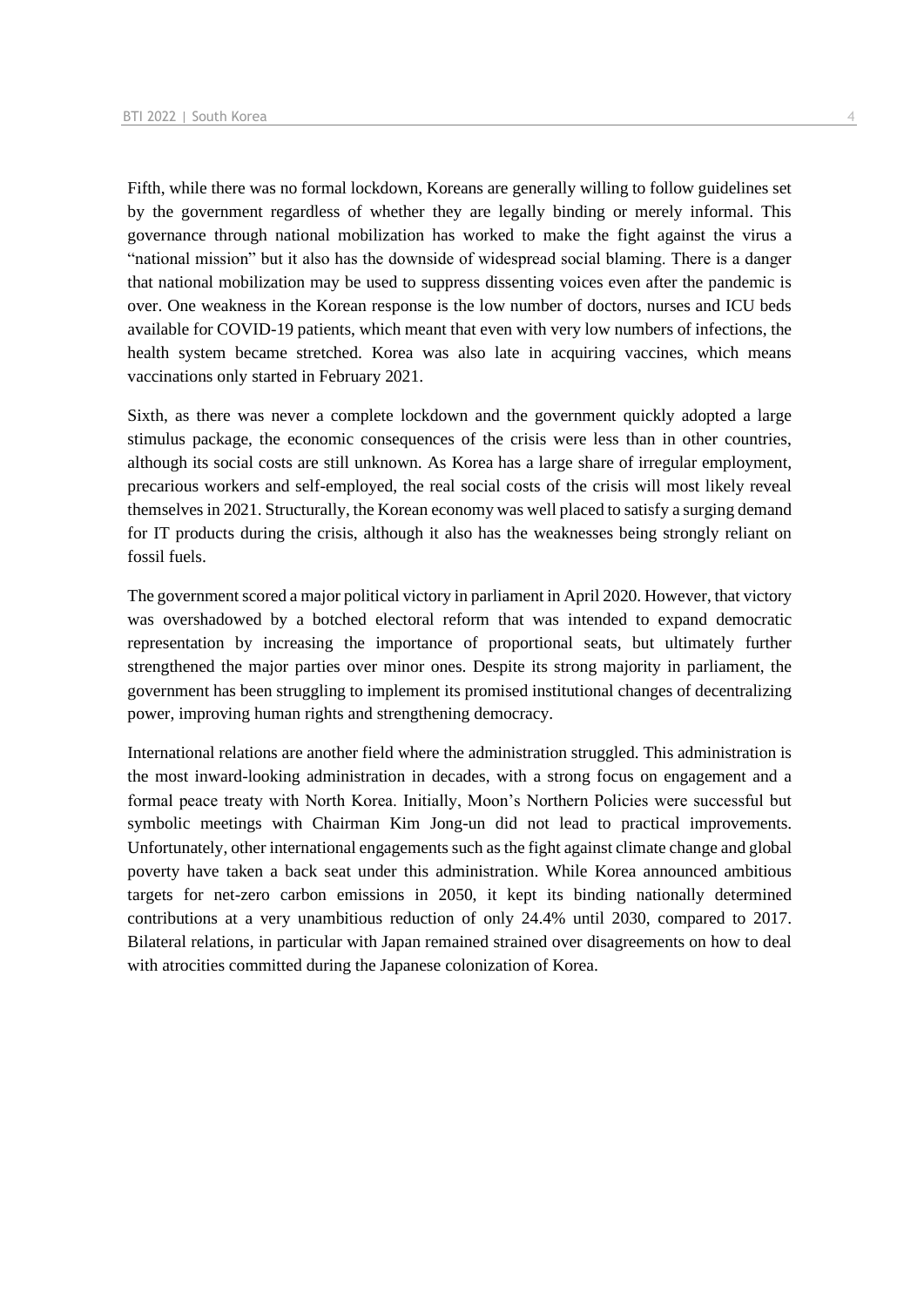## History and Characteristics of Transformation

South Korea has been very successful in economic development since the 1960s and in democratization since the 1980s. The foundations of successful economic development as well as the causes of many economic, social and political challenges can be found in the authoritarian regimes of President Park Chung-hee (1961 – 1979) and President Chun Doo-hwan (1980 – 1988), both former generals. Socioeconomic modernization facilitated democratic change in the late 1980s and, after decades of struggle against Japanese colonialism and authoritarian rule, South Koreans successfully overthrew the military dictatorship in 1987.

Still, the military-backed political party under General Roh Tae-woo won the presidential race in the first elections, held in December 1987. In the 1993 elections, Kim Young-sam formed a coalition with the ruling party and was the first civilian elected president after three decades of military dominance in politics. During his term (1993 – 1998), democratic reforms continued, including in the area of civil-military relations, electoral politics and the judicial system.

The December 1997 election of former dissident Kim Dae-jung as the first president from the opposition demonstrated that all relevant forces had been integrated into the political system. Kim Dae-jung is given particular credit for managing the successful recovery from the Asian financial crisis (1997 – 1998) and engaging with North Korea as part of his Sunshine Policy.

In 2003, former labor lawyer Roh Moo-hyun became president. Roh tried to deepen democracy by strengthening human rights, improving civil society participation and reforming deeply conservative institutions such as the judiciary and education system. He also continued the process of economic liberalization, in part by negotiating controversial preferential trade agreements with the United States and the European Union. Ultimately, Roh failed to deliver on many his promises and was criticized for presiding over declining growth rates and increasing inequality.

In 2007, the conservative Lee Myung-bak, a former CEO of a construction company turned mayor of Seoul, easily won the presidential election by promising a return to high growth rates. After 10 years of progressive rule, a new chapter in South Korea's democratic development was thus opened with the return to a conservative government. During his tenure, Lee was criticized for his top-down approach and restrictions on the press and freedom of expression. While he has been credited with managing the global financial crisis  $(2007 - 2008)$  relatively well, he was also criticized for his one-sided support of big business and the controversial Four Rivers project.

In December 2012, the conservative Park Geun-hye, daughter of former president Park Chunghee, was elected president on a platform of economic democratization and welfare. However, she failed to deliver on her promises. On the contrary, she was criticized for her authoritarian governing style, botched staff appointments and human-rights infringements. After several toplevel corruption scandals led to massive street protests, President Park was impeached by the parliament in 2016 and the current President Moon Jae-in was elected as president in May 2017. Both former Presidents Park and Lee currently serve long prison sentences for corruption.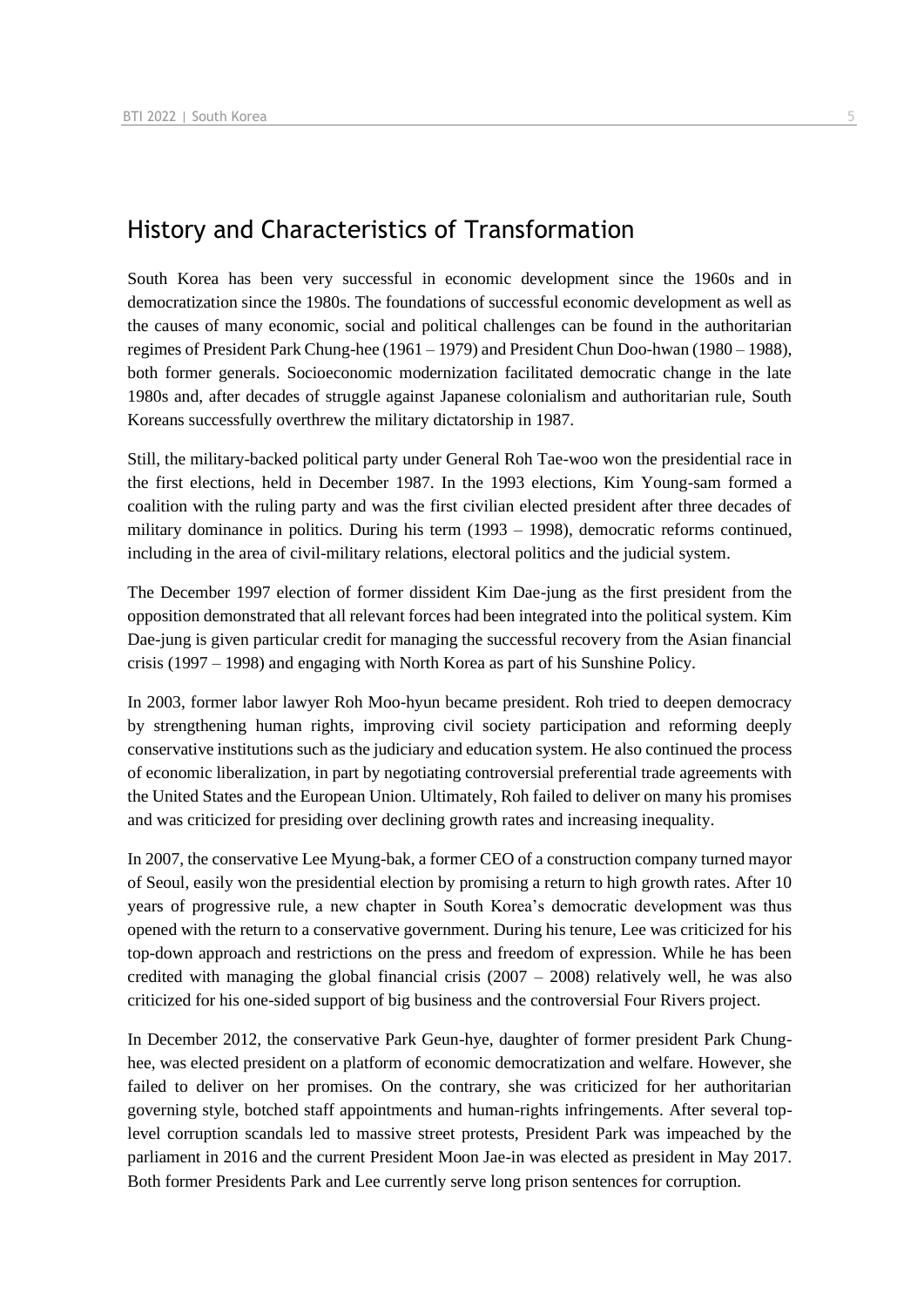South Korea's transformation from a protectionist and state-directed developmental state to a more open and market-oriented economy is progressing slowly. Both the legacy of the developmental state and the state's close relationship with big business conglomerates (chaebol) remain strong, continuing to shape the South Korean economy. Major steps toward liberalization were undertaken in the 1980s, early 1990s and again after the Asian financial crisis. Policymakers followed a sequence of consecutive steps toward industrialization and world market integration, making strategic planning, government guidance of domestic economic actors and a selective approach to foreign direct investment and imports key elements of a state-led industrialization policy that was implemented from the 1960s onward. A legacy of South Korea's late and "condensed" industrialization remains in the pivotal position of the chaebol that have dominated economic activity ever since the 1970s and that still impair competition.

In its foreign relations, Korea has been highly focused on its main adversary in the North, along with the strong military presence of its main ally, the United States. In the past, Korea has been a very inward-looking country, although over the last two decades it has become increasingly involved in global and regional international institutions such as the United Nations, World Trade Organization (WTO), G-20, OECD, Regional Comprehensive Economic Partnership (RCEP) and the ASEAN+3 Process.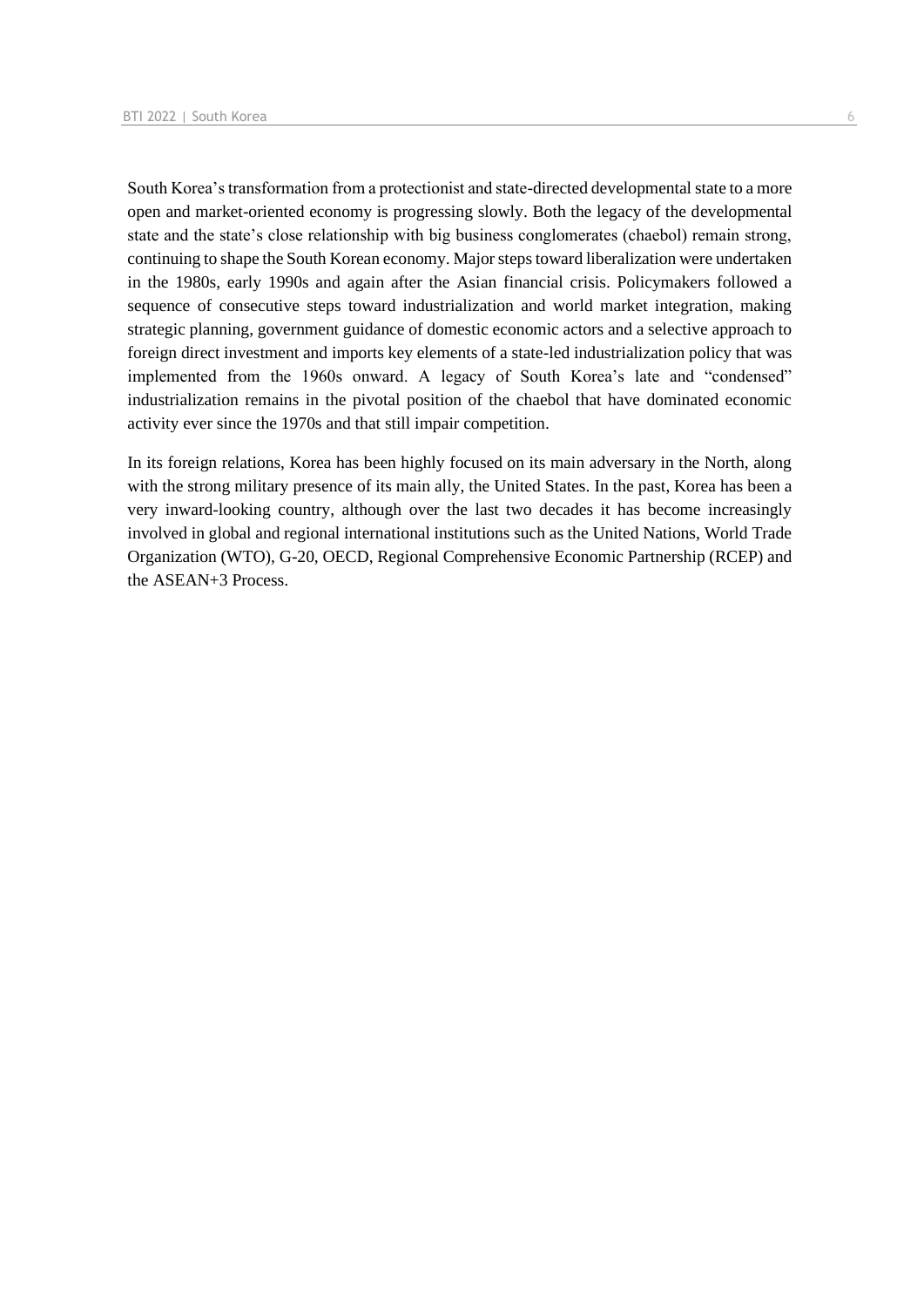The BTI combines text analysis and numerical assessments. The score for each question is provided below its respective title. The scale ranges from 1 (worst) to 10 (best).

## Transformation Status

## I. Political Transformation

#### **1 | Stateness**

In South Korea, the state's monopoly on the use of force is not threatened or questioned by domestic actors. According to international law, both South and North Korea are sovereign states and members of the United Nations. Article 3 of the South Korean constitution states that "The territory of the Republic of Korea shall consist of the Korean peninsula and its adjacent islands." In reality, however, the Seoul government accepts North Korea as a sovereign nation.

The vast majority of the South Korean population supports the existence of the Republic of Korea as a nation-state as well as the country's constitution. Minor radical splinter groups continue to pledge allegiance to North Korea.

Korean citizenship is based on the citizenship of parents. Children born in Korea to foreigners do not automatically receive Korean citizenship. Naturalization is possible after five years of residence in South Korea and passing a test on the Korean language and knowledge of Korean culture.

The state is defined solely in secular terms. Religious dogmas have no noteworthy influence on legal order or political institutions. Some religious groups – particularly conservative evangelical groups – seem to punch above their weight, for example in lobbying against new anti-discrimination laws. However, this force is largely political, and does not today reflect systematic influence on institutions and the legal system. For example, while religious groups actively lobbied against the reversal of the 1953 ban on abortions, in April 2019 the Constitutional Court ruled that criminalization of abortion is unconstitutional.

#### **Question** Score

## Monopoly on the use of force 10  $\frac{22}{2}$  10  $^{206}$

|                | ı                 |
|----------------|-------------------|
| State identity |                   |
| 10             |                   |
| $^{106}$<br>10 | $\frac{22}{6}$ 10 |
|                |                   |
|                |                   |
|                |                   |
|                |                   |

No interference of religious dogmas 10 $^{206}$  $\frac{22}{2}$  10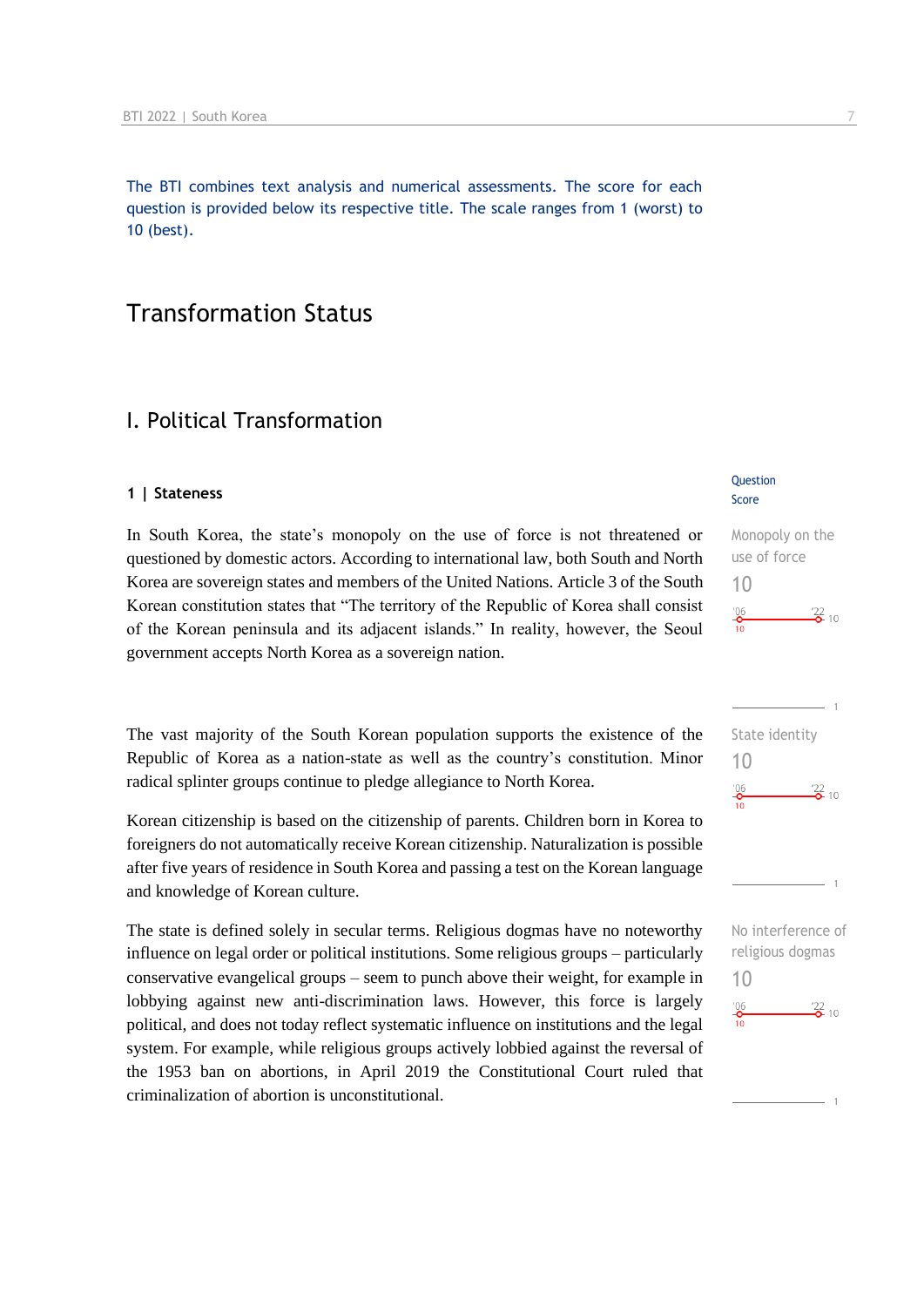The administrative structure of the South Korean state is highly differentiated. The state provides all basic public services throughout the country. The administration is efficient. Civil servants are highly qualified, selected through a rigorous entrance exam. South Korea is a centralized state, and local administrative bodies depend significantly on the national level for financial and administrative support, though mayors, governors and local council members are locally elected every five years. Attesting to the strength of the administrative system, there were no relevant COVIDrelated disruptions of basic public services. Since the beginning of the pandemic, the government has been able to mobilize the public administration to ensure testing, tracing and quarantine enforcement. This has often been achieved by drafting civil servants to work overtime, which might not be a desirable and sustainable strategy in the long run. While Korea was very slow to start its vaccination program, this is not due to problems in the basic administration but in the political failure to assign clear competences when it came to purchasing vaccines.

#### **2 | Political Participation**

Elections at the national, regional and local levels are held in a free and transparent manner. The extent of money-driven politics at election times has declined substantially in recent years. Accusations of and investigations into illicit campaign financing are often used as a means of questioning or undermining the reputation of potential political candidates.

All electoral affairs are managed in a free and transparent manner by the National Election Commission (NEC), an independent constitutional organ. The controversial National Security Law bans parties that are "pro-North Korean." In December 2014, the Constitutional Court ruled that the United Progressive Party was to be disbanded, as its pro-North Korean stance violated this law.

The opaque character of South Korean election law concerning allowable support for candidates during the election period, which can last for up to 180 days before an election, represents an electoral gray area. According to some interpretations of Article 93 of the election law, all public expressions of support for candidates or parties are illegal during this period unless one is registered as an official campaigner. This can be seen as a disadvantage for smaller candidates who lack their prominent rivals' access to traditional media. In general, small parties have a difficult time in gaining coverage in the mainstream media.

Access to media is more generally an issue of concern, as are past scandals that have involved the National Intelligence Service (NIS) seeking to influence the course of electoral campaigns.

In April 2020, South Korea became the first country to hold national elections during the COVID-19 crisis. The elections were widely acknowledged to have been

Free and fair elections 9 $\frac{22}{10}$  $\frac{106}{6}$ 

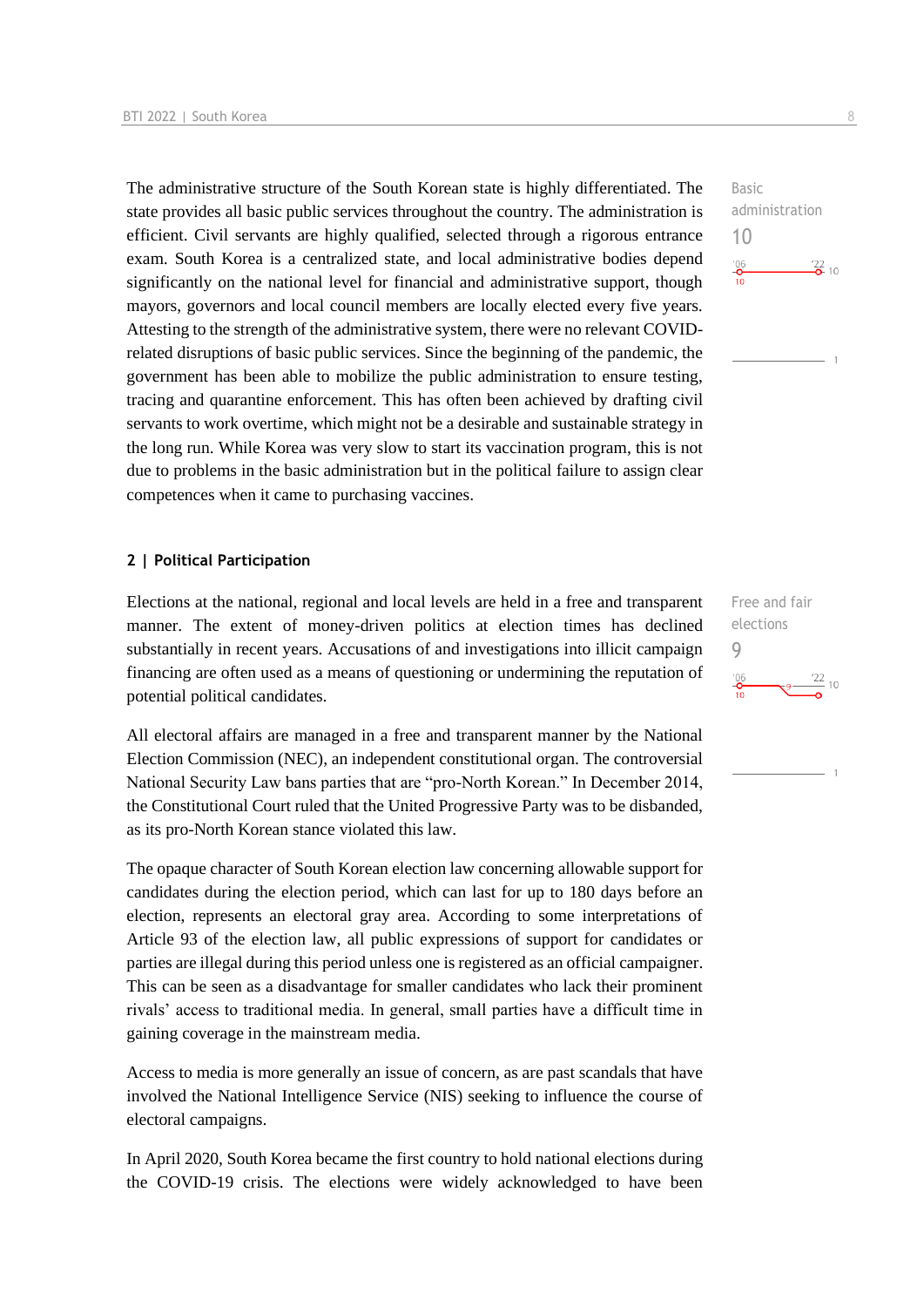successfully, fairly and safely administered. Indeed, the 2020 mid-term elections registered the highest voter turnout in 28 years. All voters were required to wear masks and plastic gloves. Their temperature was checked on entering the polling station. Those with high temperatures or infections were required to use special polling booths. Of the population, 26% cast their votes before election day either by post or at early polling stations. The Democratic Party of President Moon and its satellite Platform Party won a decisive victory with 180 of 300 seats. While they received only 33.4% of the popular vote, most seats are decided in first-past-the-poll races in electoral districts, which gave a decisive advantage to established large parties. This was originally an election reform in 2019 aimed at compensating smaller parties for the disadvantage. However, the reform actually worsened the situation because in a legally dubious move, former members of major parties created satellite parties to benefit from be new election system.

Elected rulers have the effective power to govern. There are no domestic veto players that lack a constitutional basis. However, the fact that South Korea and the United States jointly exercise command over the South Korean military through the ROK-U.S. Combined Forces Command during times of war constitutes a partial exception to this sovereignty. Nevertheless, it does not restrict the power of elected leaders in South Korea during peacetime.

The freedoms of association and assembly are guaranteed and in principle respected, but some major problems remain. Groups or parties that are seen as pro-North Korea represent an exception to this. The very loose definition of "pro-North Korea" creates an ongoing risk that it could be misused to quell opposition to government policies.

Labor unions also still face considerable difficulty in organizing. For example, businesses can sue labor unions for compensation for "lost profits" during strikes, and civil servants are also limited in their political freedom. Labor unions are also still legally limited with regard to their freedom to engage in political activities.

The situation has improved under the Moon administration. In 2019, the Supreme Court overturned a lower court ruling that had outlawed the Korean Teachers and Education Workers Union (KTU) on grounds that it allowed fired employees to remain members. The Supreme Court noted that the previous rulings "infringed on labor's three primary rights."

Moreover, President Moon is delivering on his promise to ratify the remaining four of the eight basic conventions of the International Labor Organization. In December 2020, the National Assembly passed several major revisions to labor laws – including strengthening protections related to irregular work, industrial accidents, unions (laid off and unemployed workers are guaranteed the right to union membership) and strikes (the ban on strikes at manufacturing facilities has been lifted). This sets the



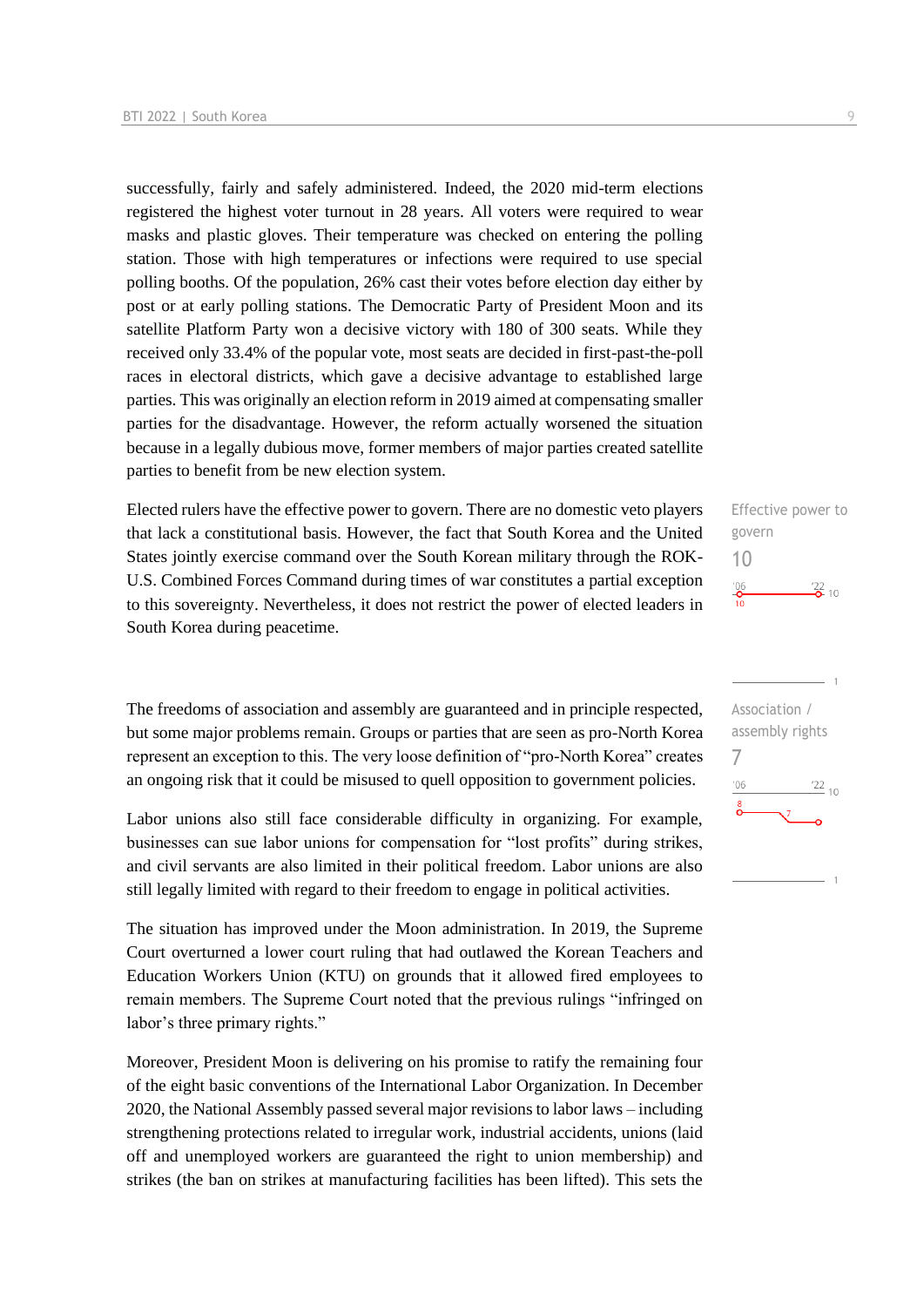stage for the Moon administration to ratify outstanding ILO conventions No. 87 (on freedom of association), No. 98 (on the right to organize and collective bargaining), and No. 29 (on the prohibition of forced labor).

Demonstrations in South Korea require prior approval, which can be hard to obtain. In practice, many demonstrations are declared illegal, sometimes due to minor issues such as the obstruction of traffic. The COVID-19 pandemic complicates the issue by bringing new public safety considerations. During certain alert levels, the government has banned public demonstrations and other gatherings (e.g., church services) – citing the need to limit opportunities for contagion. Some, particularly right-wing groups, criticize the government for banning anti-government demonstrations using the pretext of fighting COVID-19 even during periods of low contagion risk. As of January 31, 2021, gatherings of more than 100 people were banned.

The freedoms of expression and freedom of the press as well as the freedom of science and art are constitutionally guaranteed. They are generally respected in practice, but there are many major and minor infringements. With regard to the legal situation, restrictions on the freedom of expression concern activities expressing support for North Korea (real or construed). North Korean TV and radio programs are actively jammed and North Korean newspapers are not permitted to be sold in South Korea. The National Security Law (NSL) is occasionally used to prosecute individuals advocating positions that are seen as favoring the communist North. The NSL has also led to a certain degree of self-censorship on the part of the media and other actors.

Under the Moon administration, South Korea has shown significant improvement with regard to press and internet freedom. Reporters Without Borders ranked South Korea 42nd in 2020, the highest score among Asian countries. Despite these improvements with regard to media freedom, some issues remain to be addressed. Reporters Without Borders, for example, criticizes the politically linked system by which managers at public broadcasters are appointed. Major media outlets are politically biased – with the largest and longest-running outlets aligned with conservative parties.

Furthermore, Korea has very problematic anti-defamation laws that punish defamation (even in the case of true statements) with harsh prison terms if they are not seen as being in "the public interest." Defamation suits are frequently filed as a means of preventing critical questions from journalists or civil society, and of muting political opposition.

Having learned from the MERS outbreak – during which fake news spread rapidly – South Korea has been relatively successful at providing accurate, credible and timely information via the Korea Centers for Disease Control's Office of Risk Communication. There was little politicization of official COVID-19 information by the media, and Korea Disease Control and Prevention Agency (KCDC) data seems

Freedom of expression 8 $\frac{22}{10}$  $106$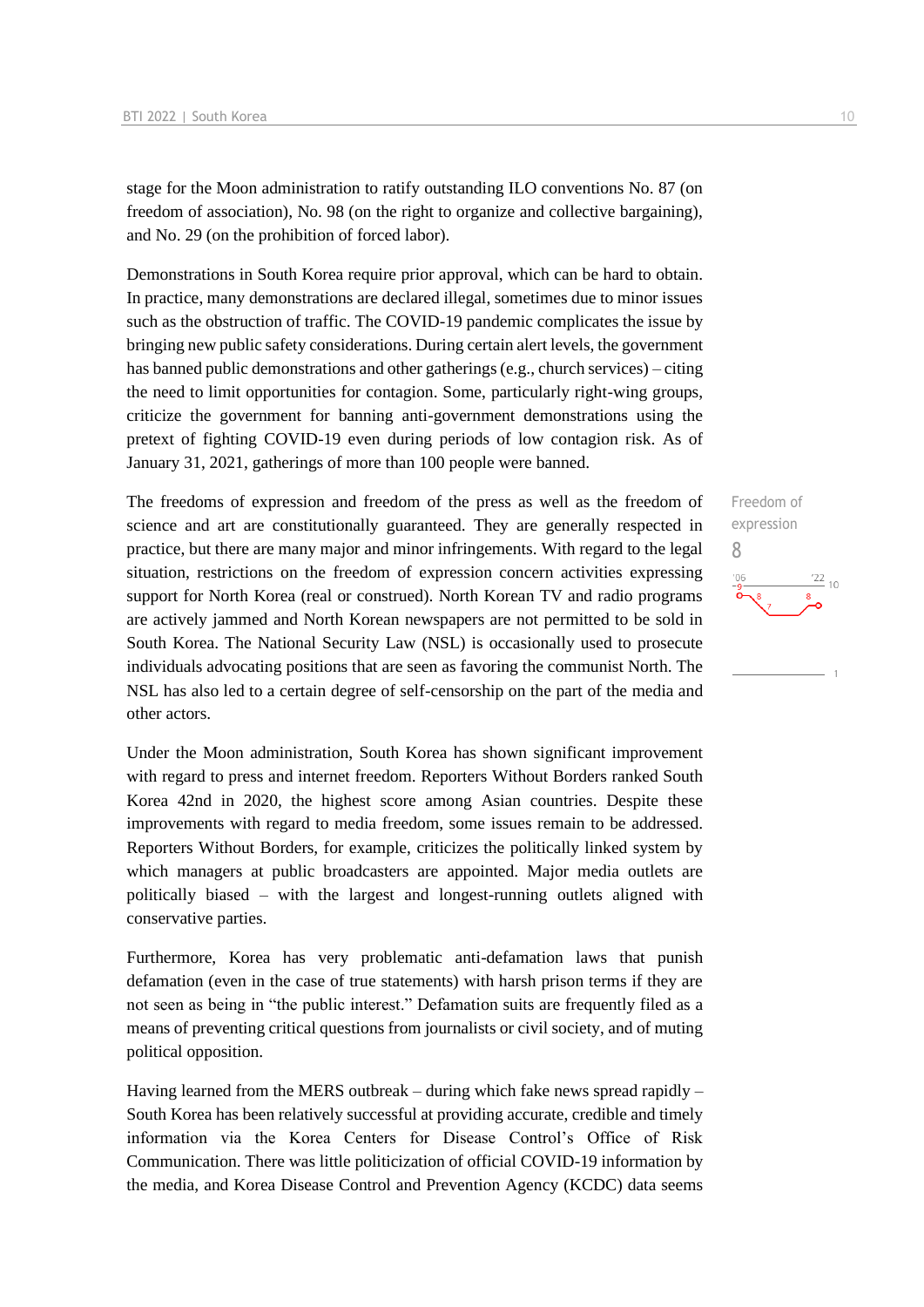to be highly regarded as trustworthy, neutral and evidence-based. It remains a concern that laws against fake news and the extensive interpretation of defamation in Korea (which includes truthful statements) limits freedom of the press and poses dangers that reporters will self-censor.

#### **3 | Rule of Law**

There is a clear separation of powers with mutual checks and balances. South Korea's constitution grants substantial powers to the executive in general, and the president in particular. Most observers agree that the South Korean presidential system is a paradigmatic example of an "imperial presidency," at least during times when the party of the president has the majority in the unicameral South Korean parliament, as is the case since April 2020.

The judiciary is generally able to check the power of the executive, and the Constitutional Court in particular has earned some reputation for its independence. For example, after former President Park was jailed in 2017, her predecessor Lee Myung-bak was sentenced to 15 years in prison for corruption in October 2018.

Emergency measures to combat the COVID-19 pandemic (e.g., personal data collection, banning large gatherings, business closures) are in accordance with various laws enacted by the National Assembly. Moreover, as per South Korean legislation, authority for emergency measures has been vested in different and appropriate authorities. The courts have generally upheld restrictions, including the controversial one of banning political rallies during the pandemic.

The South Korean judiciary is highly professionalized and independent, though not completely free from government pressure. In particular, since its establishment in 1989, the Constitutional Court has become a very effective guardian of the constitution.

Following the civil law tradition, prosecutors in South Korea are not independent, but are rather civil servants who are hierarchically organized and prone to political influence. Efforts to reform the prosecutor's office dominated the justice sector throughout 2019 – 2020. Two ministers of Justice (Cho Kuk and Choo Mi ae) have pursued and become casualties of this Moon administration priority. Having been chosen expressly to lead this reform, former Minister of Justice Cho was forced to resign after only a few weeks in office after the Supreme Prosecutors Office turned the tables and charged several members of Cho's family with corrupt and illicit activities. His replacement, Minister Choo, sought to bring down Prosecutor General Yoon Seok Youl, who is critical of the prosecutorial reform agenda. Minister Choo is expected to resign since the Seoul Administrative Court accepted in December 2020 Prosecutor General Yoon's request to suspend the Ministry of Justice's decision to suspend him while undergoing investigation of fraud, bribery and other corrupt activities.

Separation of powers 9  $\frac{22}{10}$ 

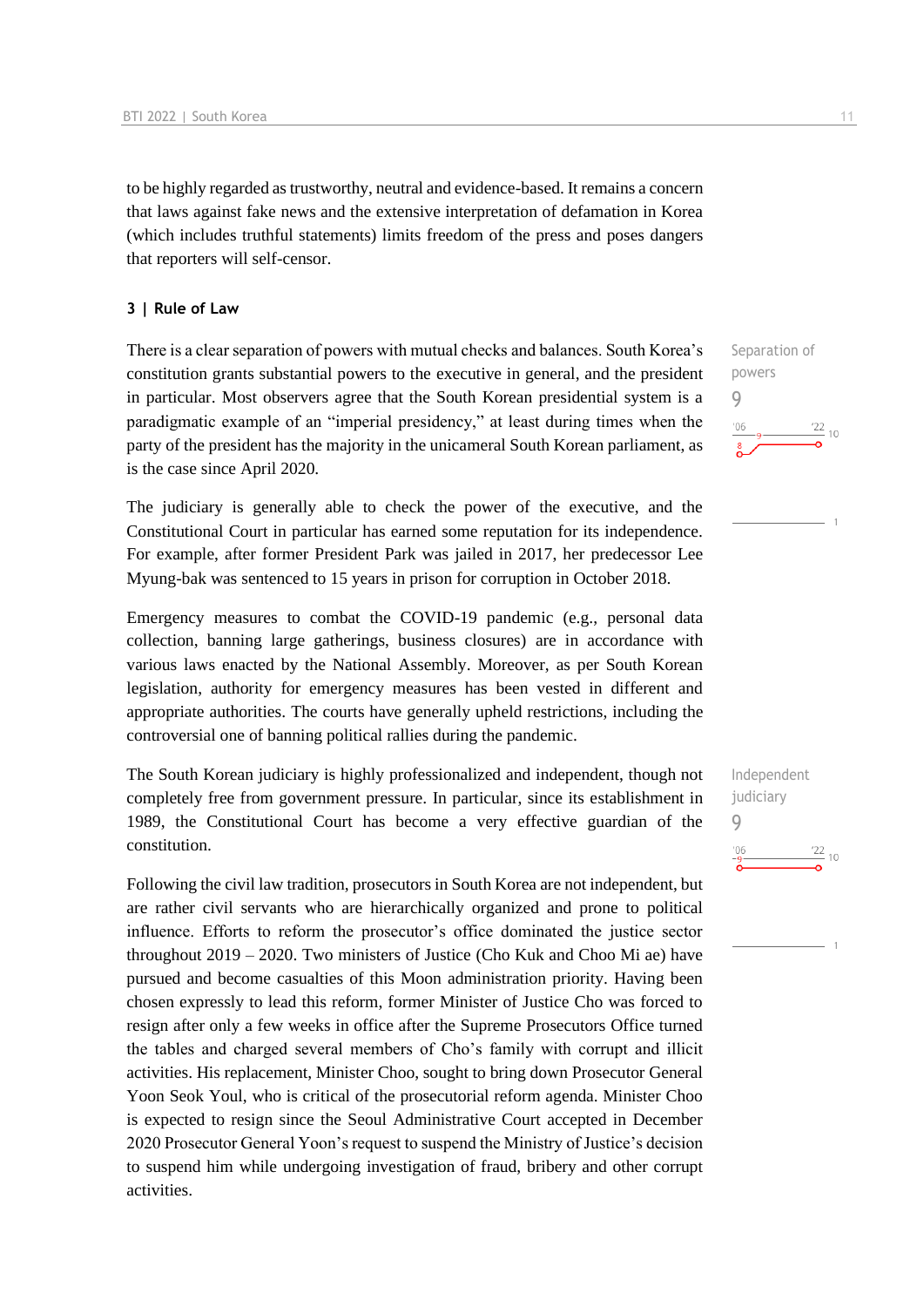While Prosecutor General Yoon is expected to survive and serve out the remainder of his term (until mid-2021), the general prosecutorial reform set in motion by the National Assembly in January 2020 remains on course as investigative authorities were transferred to the police and a new Corruption Investigation Office, founded to be in charge of investigating and prosecuting high-ranking officials.

The Anti-Corruption & Civil Rights Commission (ACRC) handles whistleblowers' reports, recommends policies and legislation for combating corruption and examines the integrity of public institutions. The Public Service Ethics Act is designed to prevent high-ranking public officials from reaping financial gains related to their duties both during and after their time of public employment. Existing laws and regulations on the issue are generally effective in holding politicians and public servants accountable and in penalizing wrongdoing. Positive institutional changes such as the Kim Young-ran Act have had results and have effectively curbed Korean gift-giving traditions.

As seen during the protests against President Park, the Korean public, civil society organizations and the media are vigilant and ready to protest top-level abuses of power effectively. Courts have also been tough on those involved in corruption scandals, handing down prison sentences to many involved, including ex-Presidents Park and her predecessor, Myung-bak.

Like his predecessors, President Moon has promised to strengthen anti-corruption initiatives. He also said he would not pardon members of the elite involved in corruption scandals, as has been common practice in Korea in the past.

Recently, there have been severe rulings in cases of sexual harassment and assault. In 2019, the South Chungcheong Province governor was convicted for sexual assault; in April 2020, the mayor of Busan resigned after admitting to sexual harassment of a female staff member; and in July 2020, the mayor of Seoul died in an apparent suicide after a former secretary filed charges of sexual harassment against him.

Despite the strong campaign against corruption in the public sector, there has been minimal success in curbing corruption and influence peddling by big business groups. In February 2018, an appellate court reduced the five-year prison sentence handed down to Samsung Electronics Vice Chairman Lee Jae-yong to a suspended sentence of two-and-a-half years. This was seen as extremely lenient when compared to the long jail sentences given to former public officials. In January 2021, following a retrial, Lee Jae-yong was sentenced for an additional two-and-a-half years. Perhaps this signals a concerted effort by the Moon government to tackle chaebol corruption in its final stretch.

Institutionally, the Moon administration shifted the power to prosecute high-ranking public officials from the Prosecutor's Office to a new Corruption Investigation Office (CIO). The CIO started work in January 2021. It is too early to evaluate its impact.

Prosecution of office abuse 8 $\frac{22}{10}$  $06'$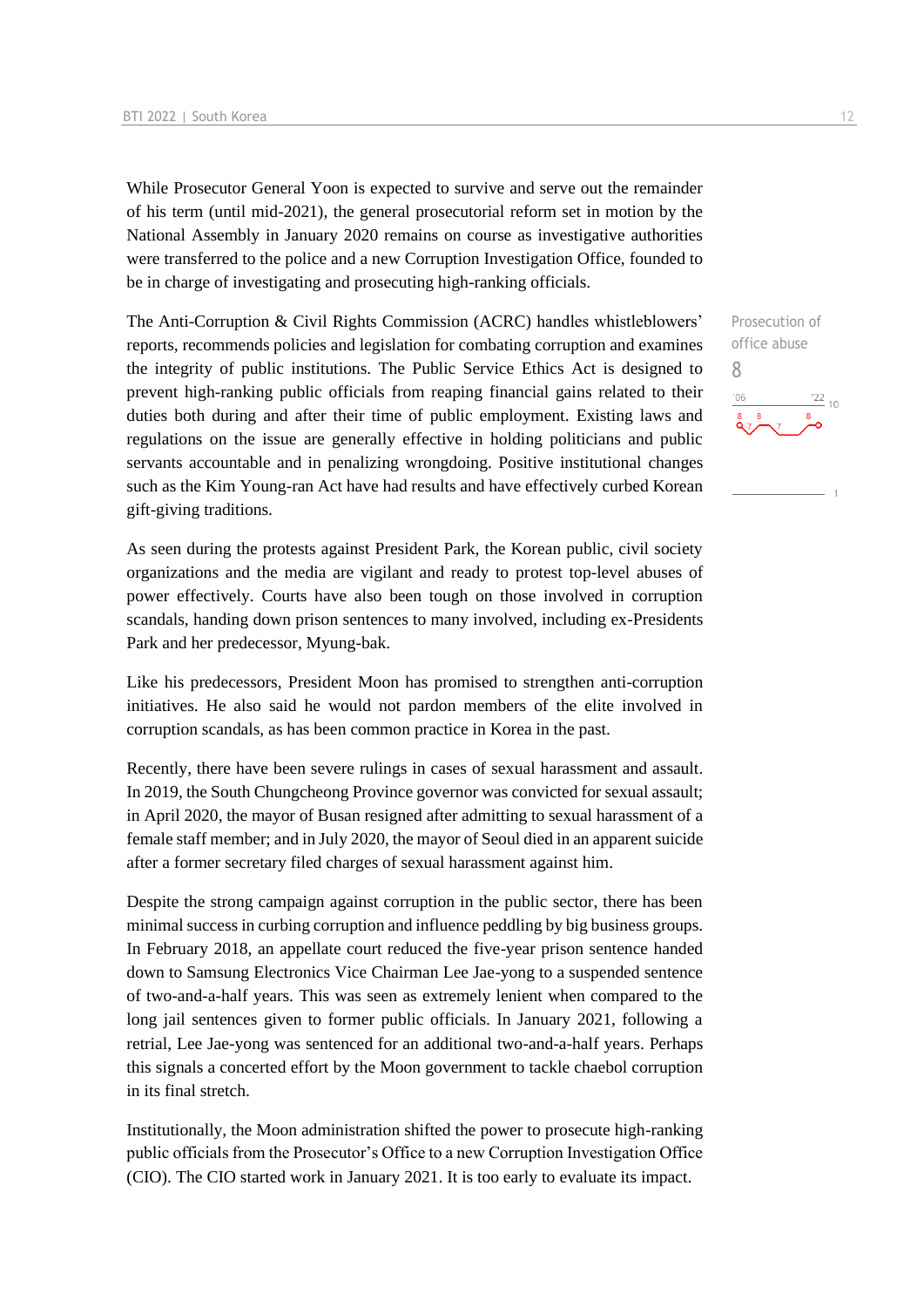Basic civil rights are protected by the constitution. Although the courts have been reasonably effective in protecting civil rights and a Human Rights Commission was established in 2001, a number of problems remain. The National Security Law remains in place, outlawing activities that could be interpreted as "benefiting or praising" North Korea. Cruel and inhumane treatment in the military has become a major issue of public discussion in Korea in recent years. On a positive note, the Korean Supreme Court accepted "conscience or religious beliefs" in 2018 and the government is slowly starting to offer a civil-service alternative for conscientious objectors. A moratorium on executions announced in 1998 remains in place, although attempts to completely abolish the death penalty in the parliament and the Constitutional Court have thus far failed.

The government has to date failed to pass a comprehensive anti-discrimination law that would protect minorities, and discrimination on the basis of sex, age and sexual orientation remains a problem. For example, LGBTQ+ individuals still do not enjoy the same civil rights as heterosexuals and lack protection from discrimination. Personal data privacy has emerged as a sticky issue in the COVID-19 era. As in many countries, South Korea's COVID-19 response has raised questions regarding the right balance between personal privacy, freedom and public safety. In the wake of MERS, South Korea amended legislation to allow authorities to access personal data without court approval during outbreaks. This facilitated South Korea's successful COVID-19 contact tracing system, which relies on personal data from mobile phones, GPS, credit cards and CCTV footage. Initially much of this data was made available to the public, leading to discrimination against those infected and sometimes against whole groups, such as Shincheonji church members and members of the LGBTQ+ community because they were linked to specific clusters of infection. Following criticism, the government limited the quantity of publicized information to maintain the anonymity of those infected. Rights proponents note that it will be crucial for Korea to fully restore and extend civil and political liberties once COVID-19 is adequately contained.

#### **4 | Stability of Democratic Institutions**

South Korea's democratic institutions are generally effective, though the impeachment of President Park raised questions as to whether the massive power held by the president undermines the performance of government overall, as policy framing and implementation depend on a strong and capable president. The centralized system meant that Korea could react swiftly in the initial phases of the COVID-19 pandemic. At the same time, the hierarchical structure became problematic in areas, such as vaccination, in which President Moon showed little leadership.

The performance of the parliament is hampered by the National Assembly Advancement Act of 2012. The act requires the consent of three-fifths of lawmakers



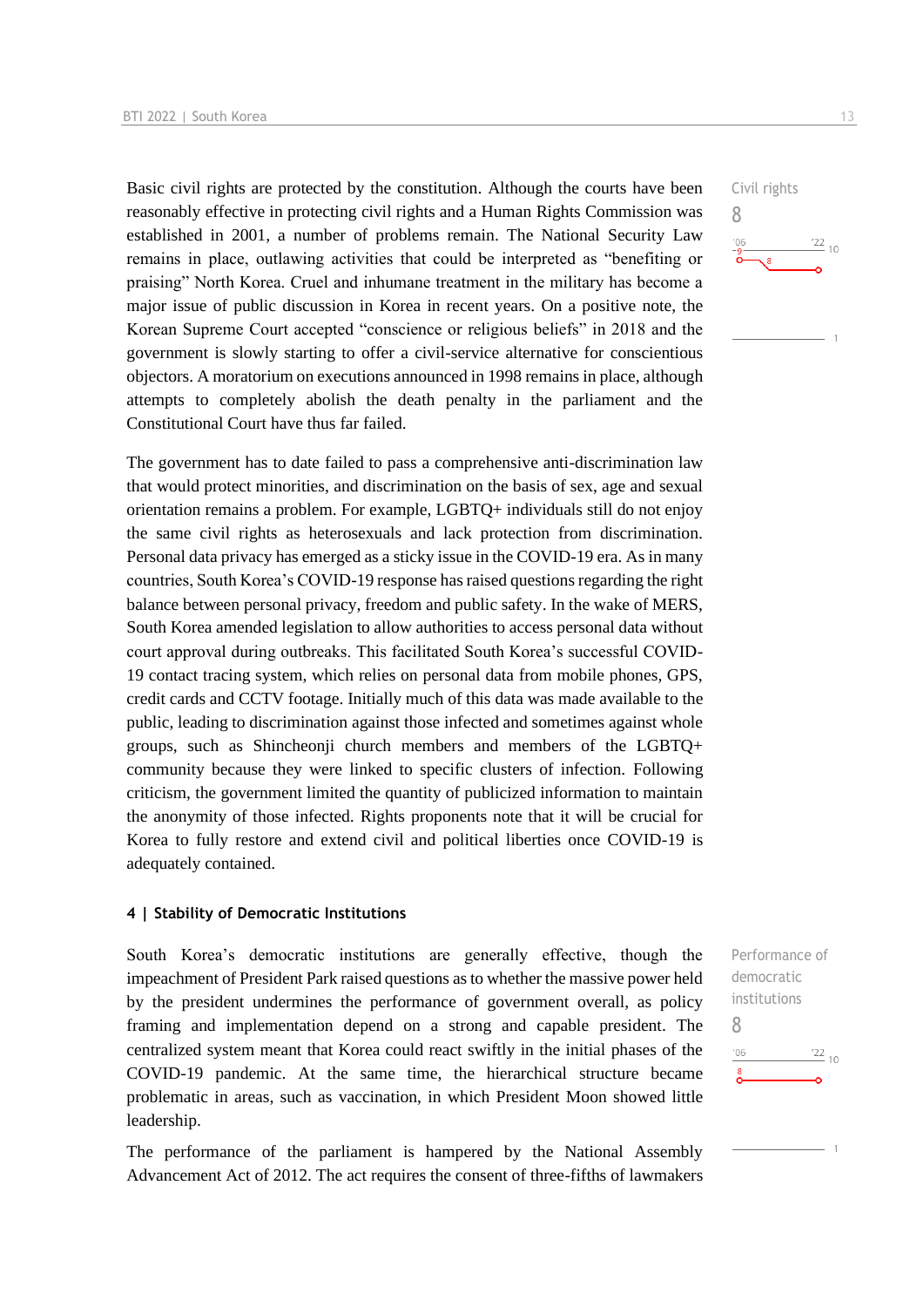serving on parliamentary committees before a bill can be brought to a vote in the plenary and limits the power of the assembly speaker to bring a bill to a vote. The legislation was intended to prevent the majority party from unilaterally passing controversial bills using its majority. However, this means that without cooperation between the ruling and main opposition parties, or a significant defection from the opposition bloc, the ruling party is incapable of passing legislation.

Another performance-related problem is the lack of independence accorded to local governments, as they depend on the central government for revenues. The financial independence of provinces and municipalities steadily decreased over the past decade. The central government often uses its leverage to intervene in local affairs. That said, President Moon has committed to boosting the financial independence and administrative authority of local governments, and to achieving balanced national development (Regionally Balanced New Deal).

There is no substantial public support for non-democratic alternatives to the current political system. The military was forced out of politics in the early 1990s and democratic institutions are accepted as legitimate by all relevant actors. However, personal networks and loyalties are sometimes considered to be more important than institutions. Korean governments tend to provide informal guidelines that go beyond formal legal rules. One serious concern is the massive degree to which economic power is concentrated, and the lack of respect that some economic elites show for the law.

While COVID-19 necessitated emergency measures – such as temporary suspension of personal data privacy and association rights – these have been implemented in accordance with relevant laws and by appropriate, designated authorities. The executive and other branches of government have functioned effectively and within their designated authority. During the coronavirus pandemic, informal guidelines often played a more important role than formal rules as the government issued "recommendations" that were often stricter than the laws.

#### **5 | Political and Social Integration**

The party system is arguably the weakest link in South Korean democracy; parties are very unstable. Party organizations are weak with very few dues-paying members and largely without a grassroots connection. Parties are organized around a small number of powerful individuals and function largely as "electoral clubs" in order to bring members into public office, in particular the presidency. They are founded, merged, renamed and dissolved largely at will, leading to a relatively high degree of voter volatility.

Local party offices are forbidden by law, contributing to the fact that parties have only weak grassroots connections. Regional fragmentation is another big problem, which has shaped electoral competition and political representation in South Korea at least since democratization in 1987. In the 2020 parliamentary election, once again the conservative party dominated the southeastern region and the progressive/liberal Commitment to democratic institutions  $Q$  $\frac{22}{10}$  $^{\prime}06$ 

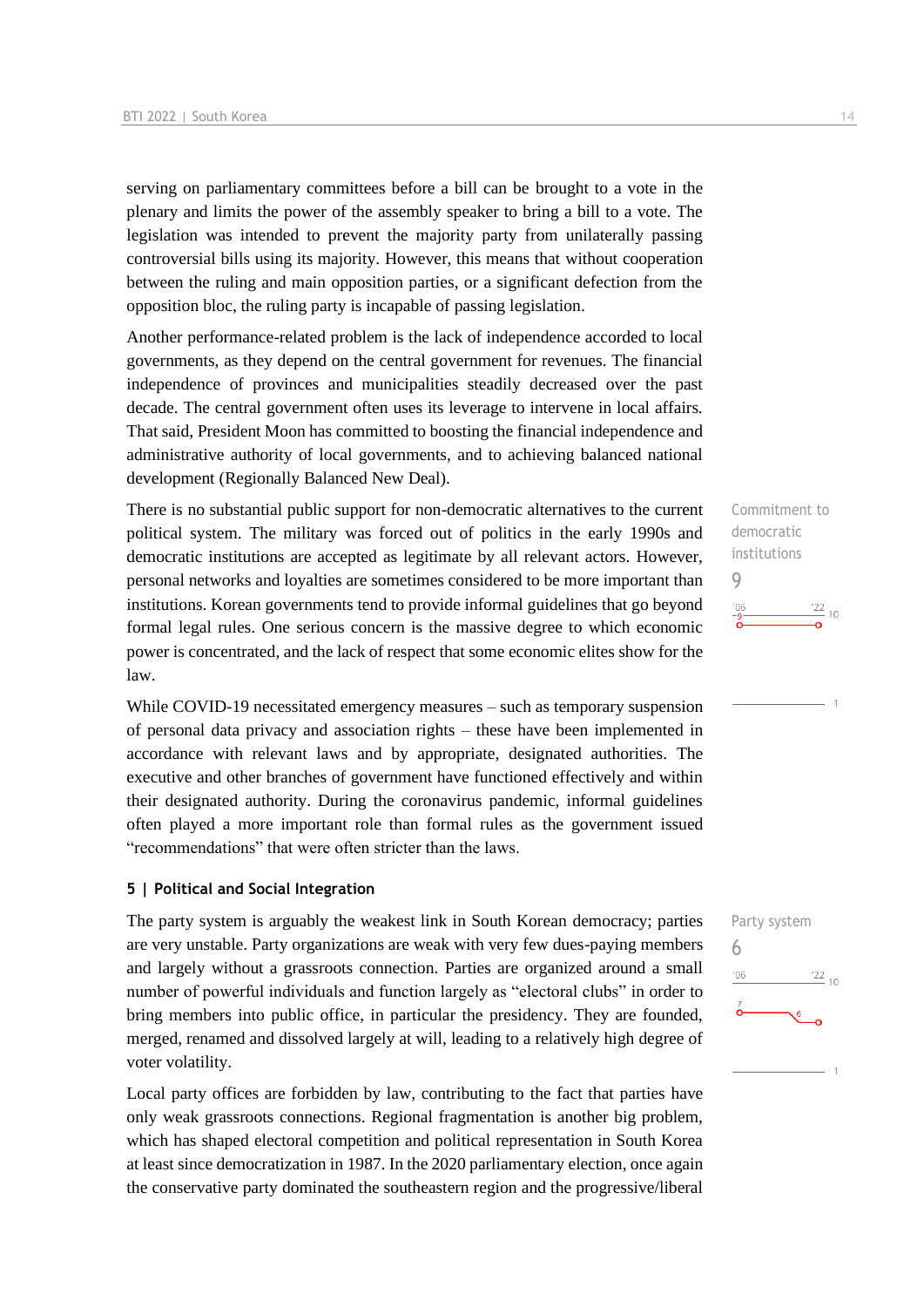party of President Moon dominated the southwest and Seoul. However, ideological fragmentation and polarization within the party system is limited. One of the few really distinctive policy areas are policies toward North Korea.

The reform of the election process for parliament passed in late 2019 was intended to strengthen political parties organized around political goals but failed. While the intention to strengthen proportional seats in parliament was laudable, it was introduced in a way that benefited bogus "sister parties" founded by members of established parties only for the purpose of elections.

South Korea has a lively civil society with an average range of interest groups reflecting most social interests. However, some powerful interests have privileged access to the corridors of power. Business is well represented by networks of interlocking and expertly staffed interest groups. Labor unions are traditionally much weaker and lack the same kind of access to the government.

Originally President Moon emphasized the importance of being open and communicative with the public, although the number of his meetings with the public, speeches and press conferences declined during the last two years. There is growing number of civil society organizations (CSOs) with clear-cut political, religious, humanitarian, social or economic agendas. Personal networks link former prodemocracy and human rights activists within civil society and the political system. In fact, the Moon administration has been drawing substantially on CSO staffs for government positions. While this generally strengthened the importance of the civil society, it substantially undermined its ability to criticize the government due to the important role of personal loyalty in Korea.

After overcoming a military dictatorship through a democratic revolution in 1987, South Koreans have been engaged in a long struggle to achieve and deepen democracy. They regard this process as a major historical achievement and a source of pride. General approval of the democratic system is very high, although most parts of Korean society are still very hierarchical and it is often difficult to experience and practice democracy in everyday life.

Approval of specific democratic institutions is much weaker than general support for democratic values. According to the World Value Survey (2017 – 2020), more than 90% of Koreans think that democracy is important or very important and 70% of Koreans think that having a democratic political system is very good or fairly good. However, only 20.7% of South Korean respondents in the same survey had confidence in the parliament, and 24.5% in political parties. On the other hand, confidence in the government, civil service, military and particularly the courts is much higher.

Reflecting the relatively higher levels of trust in government and civil service, according to a Pew Research Center survey, 86% of South Koreans believe that the government is doing a good job dealing with COVID-19 – compared to 55% in Japan and 47% in the U.S.

Interest groups 8  $06'$  $\frac{22}{10}$ 

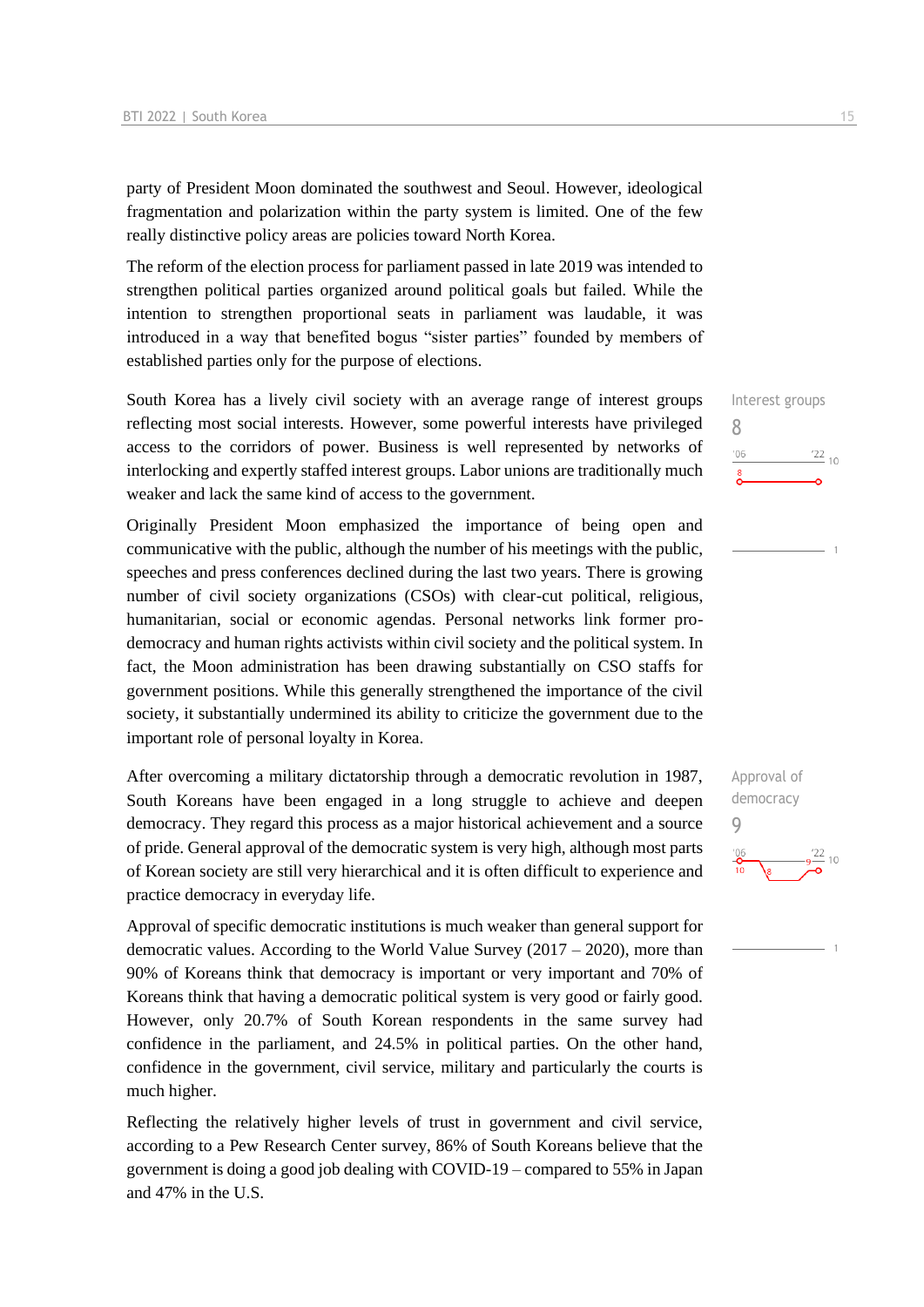Reflecting the general vibrancy of South Korea's civil society, there are many voluntary associations engaged in self-help activities. A substantial number of these groups are linked to religious organizations. Such self-help associations complement informal (often school- and university-based or regionally oriented) and often intensively used networks.

Generalized trust among citizens outside these communities is less well developed. According to the 2017 – 2020 World Values Survey, South Korea scores lower than neighboring countries such as China, Japan and Taiwan with respect to interpersonal trust. Only 32.9% said that "most people can be trusted," while 67.1% agreed with the statement that you "need to be very careful" when it comes to dealing with other people. Another survey – the Korean Academic Multimode Open Survey (KAMOS) - reports declining social trust of all domains (society, people, central government, local government, parliament, the judiciary, businesses, the press, civic groups, religious organizations) from 2016 to 2019.

However, there is some initial evidence that COVID-19 has changed this dynamic. KAMOS results for 2020 indicate that social trust increased significantly of society, people, central government and local government increased significantly. Social trust declined even more rapidly for the judiciary, the press and religious organizations. On one hand, increased trust in the government made it easy to implement social distancing measures; on the other, a low level of interpersonal trust facilitated social shaming.

## II. Economic Transformation

#### **6 | Level of Socioeconomic Development**

South Korea is an OECD country with a high level of human development. However, within the OECD, the country's poverty rate is the second highest, at 17.4%. Absolute poverty remains a problem, in particular, among the elderly, who did not have the opportunity to pay into the pension system that was expanded since the 1990s long enough to receive sufficient benefits.

While social inequality remains in line with other developed countries (Gini index score of 0.295 in 2015), wage inequality is increasing, due to the country's dual labor market. Of particular concern is the gender wage gap, which is 32.5% in 2019 – the highest such level in the OECD. While unemployment rates are relatively low, the share of irregular workers who earn less and have fewer benefits than regular employees remains high, at about one-third of all employees. Pre-existing inequalities in the labor market were intensified once COVID-19 affected the economy and

#### Question Score

Socioeconomic barriers 9 $\frac{22}{10}$ 

```
Social capital
7
                 \frac{22}{10}106
```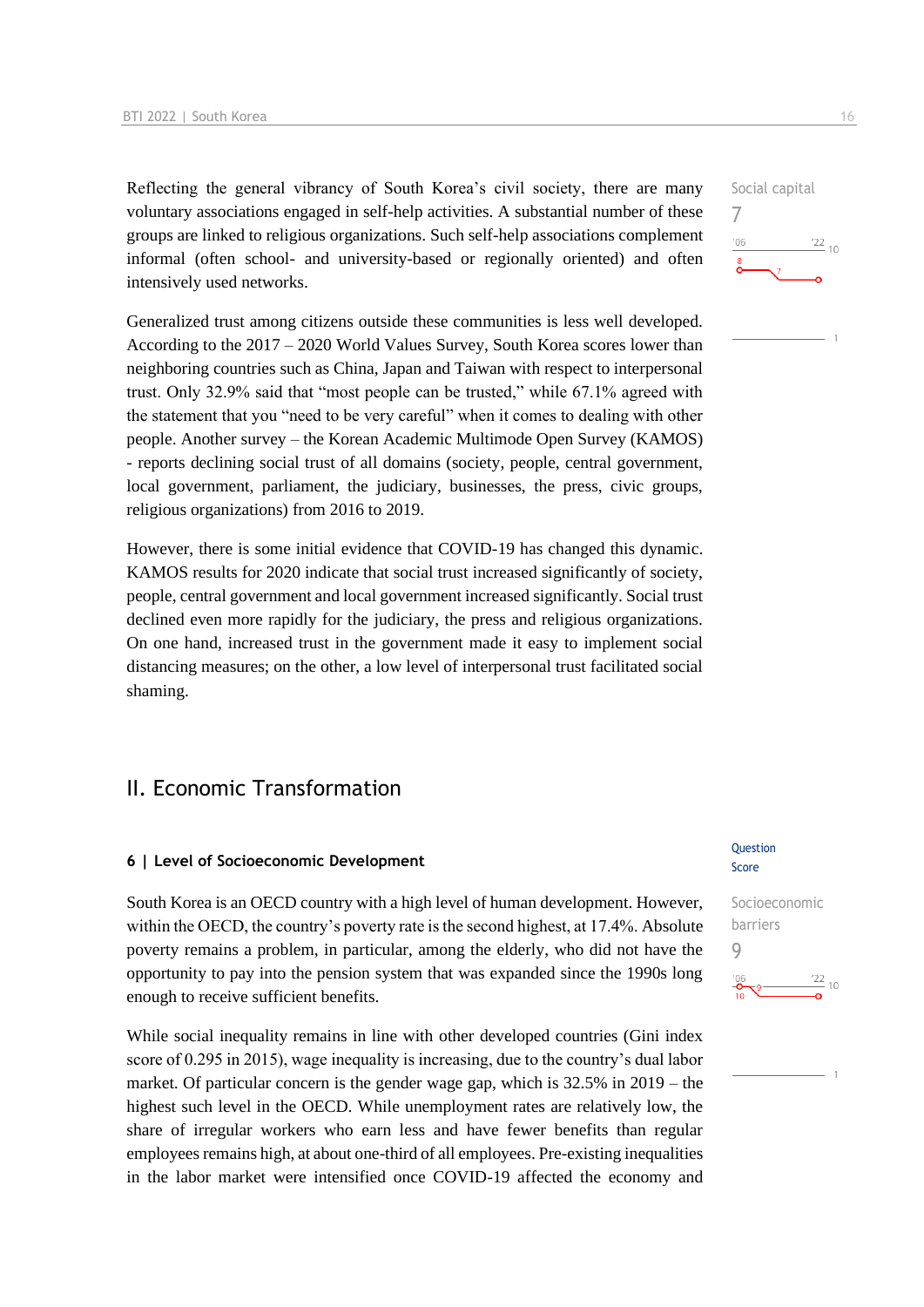disproportionately hurt those in the weakest labor-market positions. The government's income-led growth campaign which created a two-digit-percent minimum wage increase from 2018 – 2019 was stalled in 2020 – 2021, after business groups protested that this policy hurt employment and their businesses, especially during the pandemic. Surging house prices over the last two years have also starkly divided society into winners and losers. At the same time, when it comes to access to the health care system, there were few barriers due to universal health insurance in combination with waived fees for COVID-19 treatment.

| <b>Economic indicators</b> |          | 2017      | 2018      | 2019                     | 2020      |
|----------------------------|----------|-----------|-----------|--------------------------|-----------|
| GDP                        | S M      | 1623901.5 | 1724845.6 | 1646739.2                | 1630525.0 |
| GDP growth                 | $\%$     | 3.2       | 2.9       | 2.0                      | $-1.0$    |
| Inflation (CPI)            | $\%$     | 1.9       | 1.5       | 0.4                      | 0.5       |
| Unemployment               | %        | 3.7       | 3.8       | 3.8                      | 4.1       |
| Foreign direct investment  | % of GDP | 1.1       | 0.7       | 0.6                      |           |
| Export growth              | %        | 2.5       | 4.0       | 1.7                      | $-2.5$    |
| Import growth              | $\%$     | 8.9       | 1.7       | $-0.6$                   | $-3.8$    |
| Current account balance    | \$M      | 75230.9   | 77466.5   | 59676.1                  | 75275.7   |
| Public debt                | % of GDP | 40.1      | 40.0      | 42.1                     | 47.9      |
| <b>External debt</b>       | \$ M     |           |           |                          |           |
| Total debt service         | \$ M     |           |           |                          |           |
| Net lending/borrowing      | % of GDP | 1.9       | 2.4       | 0.0                      |           |
| Tax revenue                | % of GDP | 14.5      | 15.5      | 15.2                     |           |
| Government consumption     | % of GDP | 15.4      | 16.1      | 17.2                     | 18.2      |
| Public education spending  | % of GDP | 4.3       | 4.5       | $\overline{\phantom{a}}$ |           |
| Public health spending     | % of GDP | 4.1       | 4.4       |                          |           |
| R&D expenditure            | % of GDP | 4.3       | 4.5       |                          |           |
| Military expenditure       | % of GDP | 2.4       | 2.5       | 2.7                      | 2.8       |

Sources (as of December 2021): The World Bank, World Development Indicators | International Monetary Fund (IMF), World Economic Outlook | Stockholm International Peace Research Institute (SIPRI), Military Expenditure Database.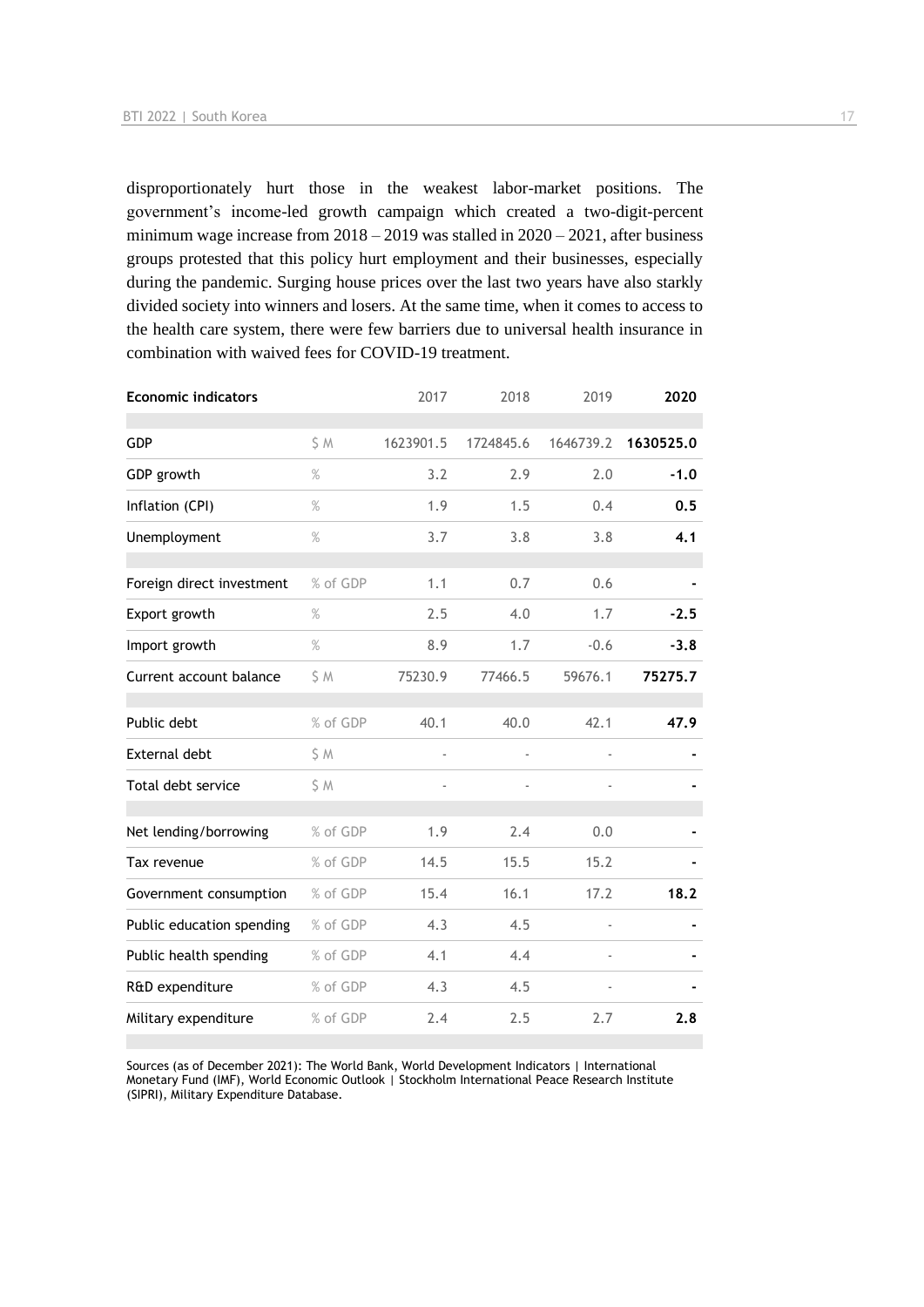#### **7 | Organization of the Market and Competition**

South Korea's economy has been substantially liberalized over the course of the past three decades. Nevertheless, government intervention in South Korea remains more prevalent than in most advanced economies. Prices can be freely set and the currency is fully convertible. The informal sector is small. The central bank frequently intervenes in the currency market in reaction to market volatility, seeking to maintain a competitive exchange rate. Historically, big business conglomerates (chaebol) have played a dominant role in the South Korean economy. This has meant that marketbased competition is limited primarily by the dominance of a few chaebols, oligopolies and cartels. There are few significant formal barriers to the entry or exit of domestic companies, and entry barriers to foreign companies have been significantly lowered since the 1990s. This is not due to formal barriers, as measured by the World Bank report, but instead to the oligopolistic structure of the South Korean market, which makes it difficult for newcomers to enter. Profits can be freely used and transferred by domestic enterprises, but large-scale profits made by foreign enterprises selling domestic assets can create popular backlashes.

Establishing a business in South Korea is relatively easy, as assessed by the World Bank's 2020 Doing Business report. It takes three procedures, eight days, and costs of 14.6% of per capita GNI, placing the country 33rd out of 190 countries in the report's "Starting a Business" sub-index. However, the market share held by foreign products in many South Korean markets still is low.

Korea's economy has been chaebol-dominated since the 1960s. There is strong competition between chaebol and the vast small enterprises sector, but it is difficult to create a robust and differentiated sector of medium-sized enterprises – there are too few economic niches for them to develop.

Monopoly regulation in South Korea falls within the jurisdiction of the Korea Fair Trade Commission (KFTC), based on the Monopoly Regulation and Fair Trade Act of 2009. During South Korea's "condensed" industrialization process, the formation of large-scale conglomerates, the chaebol, was actively promoted by the state. Indeed, policies were previously aimed at limiting competition rather than enforcing it. A high degree of market concentration remains today. For example, since the merger of Hyundai and Kia, one South Korean car maker controlled about 82% of the country's domestic car market in 2019. LG and Samsung dominate the market in electronics and South Korea accounts for almost half of mobile phone and internet services. Samsung alone, as the largest conglomerate, accounts for about 13% of the domestic Korean economy, while Samsung Electronics Co. accounts for 20% of its exports.

The slow but continuous opening of the South Korean market to foreign products has increased the variety of products available, although a recent study found that Koreans still pay the OECD's highest prices for a number of important products.  $\frac{22}{10}$  10

Market organization

Competition policy

 $\frac{22}{10}$ 

8

9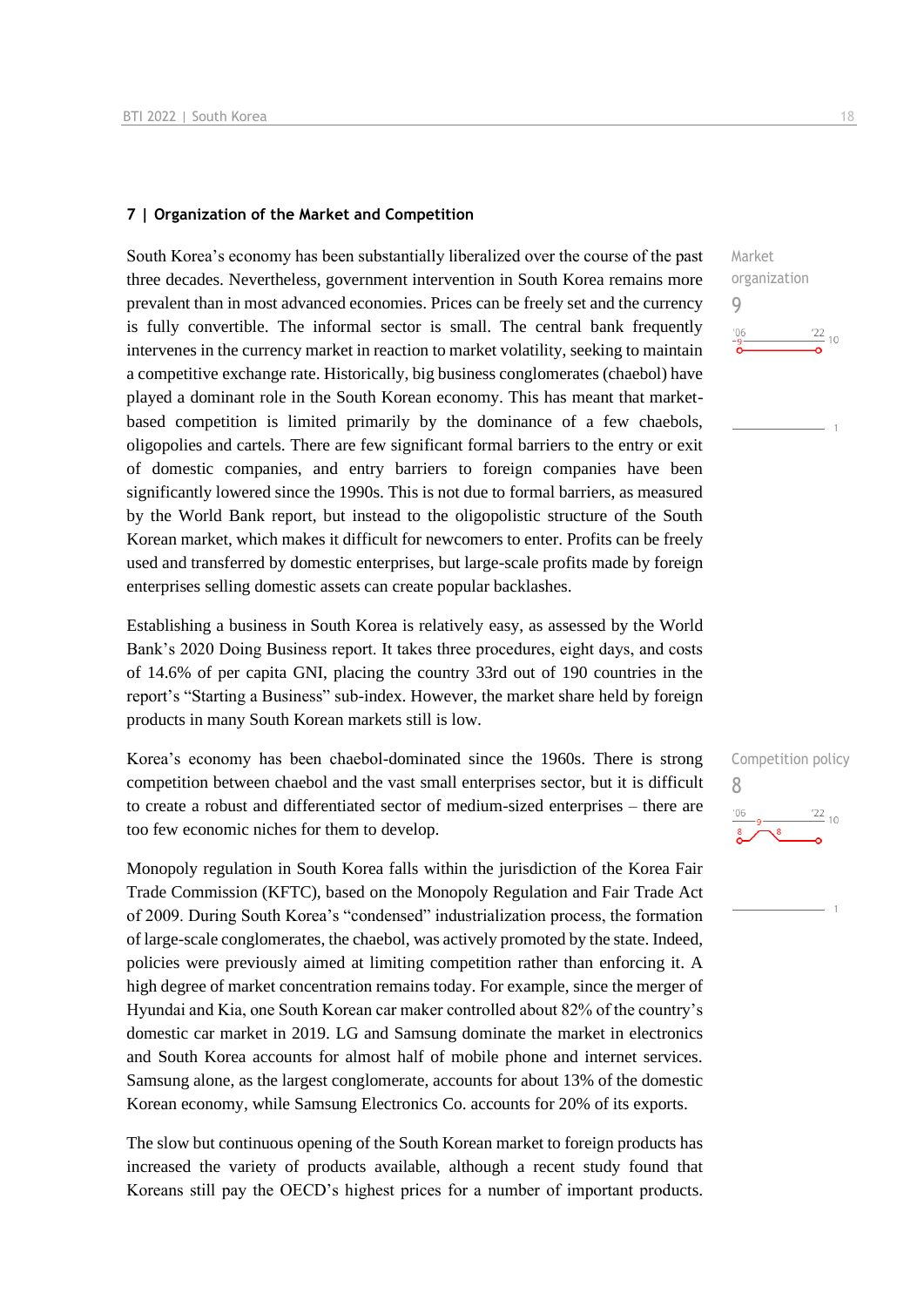Price cartels remain widespread not just in the domestic markets, but also in markets for imported products. The structure of the South Korean market makes it very difficult for new companies to enter; SMEs and even large foreign multinationals have found it difficult to establish themselves in South Korea.

South Korea is an export-oriented economy, strongly integrated in the world economy. It became a member of the GATT in 1967 and is a founding member of the WTO. South Korea has made strong efforts to liberalize its trade and investment regime further since the 1997 financial crisis. South Korea has concluded bilateral preferential trade agreements with the European Union (in 2011) and the United States (in 2012).

The tariff structure in South Korea remains complex, with industrial tariffs levels being fairly low while agricultural tariffs remain high. Non-tariff barriers have been substantially reduced but still exist in some areas, as in the case of standards and certification requirements and as access for foreign-owned companies to specific "sensitive" industry or service sectors is restricted. Retail prices for imported products remain high due to import cartels. Some internet shops exploit this by offering direct imports from U.S. online retailers.

Currently, Korea is suffering from trade conflicts with Japan and China due to retaliations against the deployment of a U.S. missile-defense system (China) and compensation for atrocities committed during Japanese colonialism. Despite these conflicts, conclusion of negotiations for the RCEP gives some hope that trade conflicts in the region can be managed.

The South Korean financial system is highly differentiated and largely follows international standards such as Basel II and the gradual implementation of Basel III, which was deferred by one year to January 1, 2023. Major South Korean banks are still far above the Bank of International Settlements (BIS) capital adequacy ratio, despite a steady rise in lending caused by the COVID-19 outbreak (16% at the end of September 2020). The ratio declined slightly in the second quarter of 2020, as risky loans expanded at a faster pace than total capital, due to economic contraction following the outbreak. The country's general bank-capital-to-asset ratio was 8% in 2017. The Financial Supervisory Commission (FSC) and the Financial Supervisory Service (FSS) are relatively effective in overseeing banks. No major South Korean bank failed during the global financial crisis. However, the use of the BIS ratio as an international standard failed to prevent a few small bankruptcies among savings banks.

Household debt remained one of the biggest risks in South Korea's economy, with the ratio of its household debt-to-GDP at 93%, one of the highest among major economies even before COVID-19 hit. From 2008 – 2016, the debt increase rate was eight times faster than the OECD average, driven by slow economic growth, lowinterest rates and a deregulation of housing market policy that encouraged borrowing. Liberalization of foreign trade 9  $\frac{22}{10}$  $'06$ 

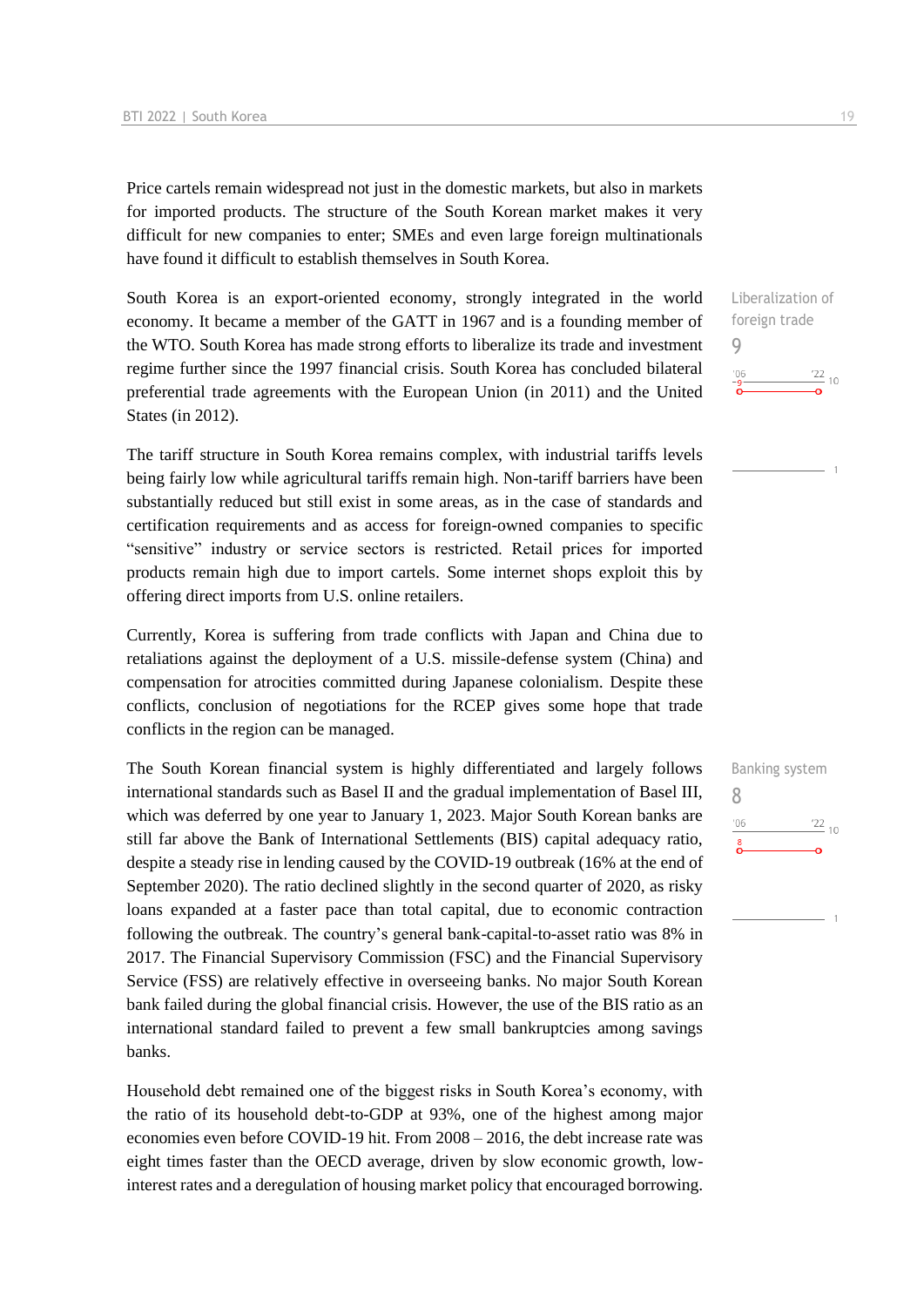Though the growth of household lending slowed in 2019, due to tightened loan regulations, the demand for loans among leaseholders continued. Several real estate policies issued by the Ministry of Land, Infrastructure and Transport and the Ministry of Finance to reduce the speculation were deemed ineffective. The country's household debt rose at one of the highest rates in the first quarter of 2020, due to the pandemic's fallout, increasing to 97.9% of GDP, the highest among the 39 countries reviewed by the Institute of International Finance (IIF). However, to date, the share of non-performing loans remains low, at 0.65% at the end of September 2020.

The South Korean stock market remains shallow, with few high-quality stocks. Consequently, the stock market largely remains a place for speculation and is thus extremely volatile, with a huge number of transactions indicating a short-term orientation and speculative investor attitude.

#### **8 | Monetary and fiscal stability**

South Korea's central bank (Bank of Korea, BOK) is legally independent, although in practice there is political pressure to support the government's economic policies. Most importantly, some liberal members of parliament are pushing for legal reforms that would add employment stability to the BOK's formal charter. If it gained momentum, this initiative would lead to a broadening of the BOK's mandate for the first time in nearly a decade as globally central banks are asked to tackle a wider range of economic issues the pandemic brought to light.

Like other major central banks, the BOK has been undershooting its inflation target of 2%. In 2019, inflation was 0.38%. The central bank follows a managed floating strategy for its exchange-rate policies. It frequently intervenes in currency markets in order to prevent excessive volatility, but also – more controversially – to maintain a competitive exchange rate for exporters. The BOK anticipated that consumer prices would grow 0.3% in 2020, the slowest inflation rate since 1954. The Korean won dropped by 5% in one month in August 2019 during a trade war between the United States and China, bringing the real effective exchange rate for 2019 down to 147 (from 156 n 2018). However, during the pandemic, the country's currency surged to KRW 1,1000: \$1.00, reaching a rate potentially harmful to exports, prompting efforts by authorities to bring the level down.

During the COVID-19 crisis, the government provided temporary financial support for economic recovery and investment spending as part of its long-term economic strategy. Therefore, the budget moved from a surplus of 0.37% of GDP in 2019 to a deficit of approximately 3.2% in 2020. The government will continue its expansionist fiscal policy in 2021 to revitalize the economy, which was damaged by the outbreak. According to the finance minister, total spending for 2021 will increase 8.5%, while expected revenue is increasing just 0.3% due to the lost incomes from businesses hit by the crisis. Korea still has one of the lowest tax rates among OECD countries. However, its expected national debt level at 40% of GDP was seen as one of the healthiest fiscal positions among major economies. The government recently raised





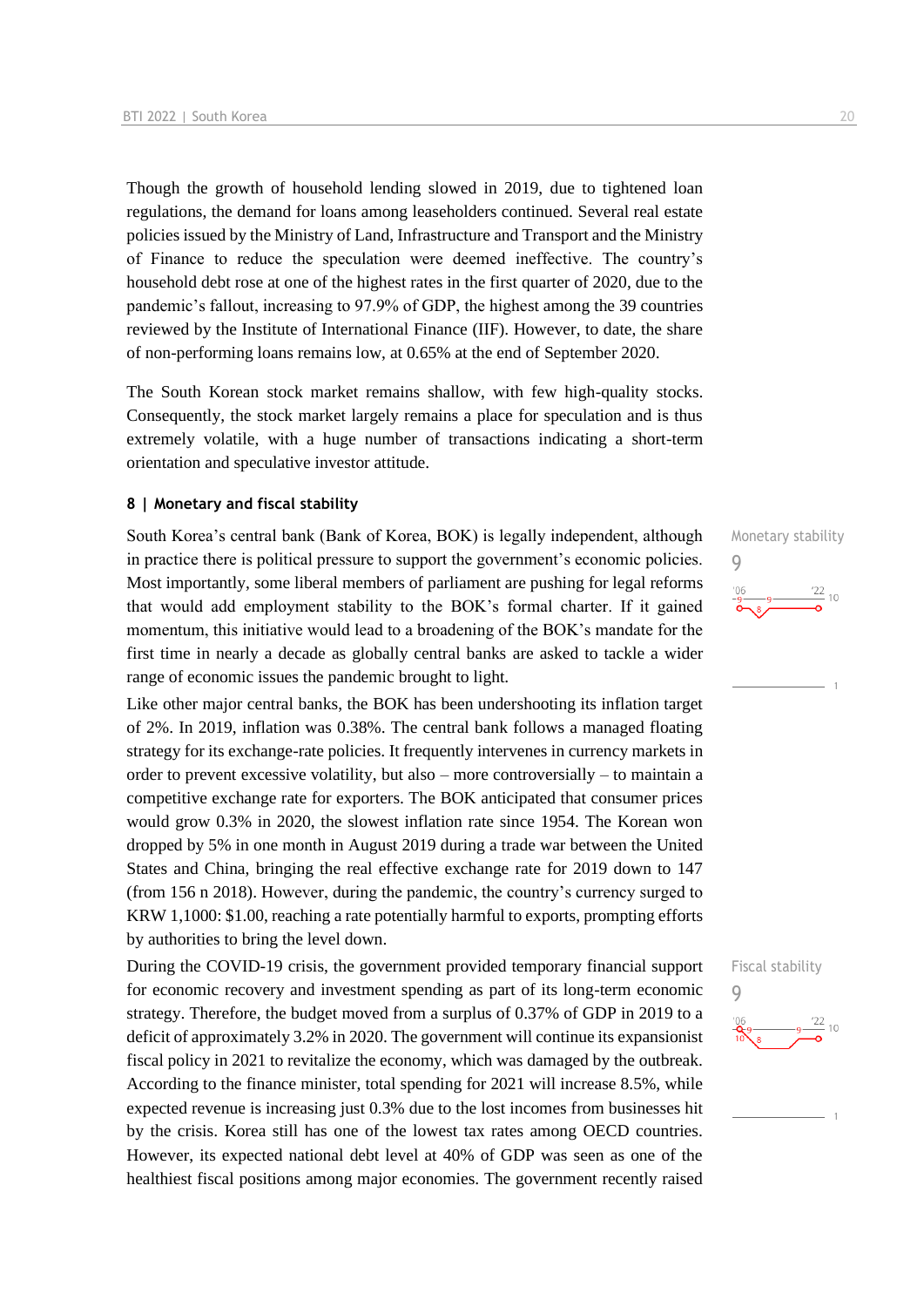the tax rate on the highest bracket of earners (over KRW 1 billion) from 42% to 45%. The government also set new fiscal rules that will take effect from 2025, limiting government debt so that it does not exceed 60% to GDP and the consolidated fiscal balance deficit does not surpass 3% of GDP.

#### **9 | Private Property**

Private property rights are constitutionally protected (Article 23 of the Korean constitution) and respected in practice. Expropriation of property is usually done with proper compensation. However, some experts criticize the country for lacking definitive criteria to define justifiable state limits on property rights and compensation. While the Constitutional Court's decided in favor of compensation, local authorities may seek to adopt additional regulations to avoid paying compensation. There are strict intellectual-property laws, although enforcement can be difficult.

South Korea's market economy is one of the 20 leading economies worldwide. Private enterprises are regarded as the engine of growth in South Korea. In the World Bank's Doing Business reports from 2018 – 2020, South Korea was ranked at 5th place, signaling an excellent institutional framework for private businesses. Public ownership of companies is largely limited to companies providing public utilities or is otherwise seen as essential to the implementation of government policies. As of January 2019, around 339 institutions in all of South Korea had been designated public institutions. The main engine in Korea's private economic sector are large conglomerates, called chaebol. There is also a very large number of small enterprises.

#### **10 | Welfare Regime**

Korea is still in the process of expanding its welfare system to meet OECD standards. While a basic public welfare system is in place, there are still quite a few gaps. In particularly, elder poverty is a problem as the older generation has not had the opportunity to pay into the public pension system for long enough to receive adequate benefits. Irregular workers, including many elderly, do not have access to the same level of benefits as regular workers. Many are not entitled to or must pay more for unemployment, sickness, pension and health benefits than people working in the formal economy.

Overall, the pandemic illustrated the inadequacy of South Korea's social spending of 12.2% of GDP (the fourth lowest rate in the OECD) in terms of providing stability in times of crisis. In particular, Korea lacks basic social welfare benefits for the large number of self-employed. This became a major problem during the coronavirus pandemic, when many self-employed lost their incomes. To mitigate COVID-related job and income losses, the government has had to distribute several rounds of



Property rights

10

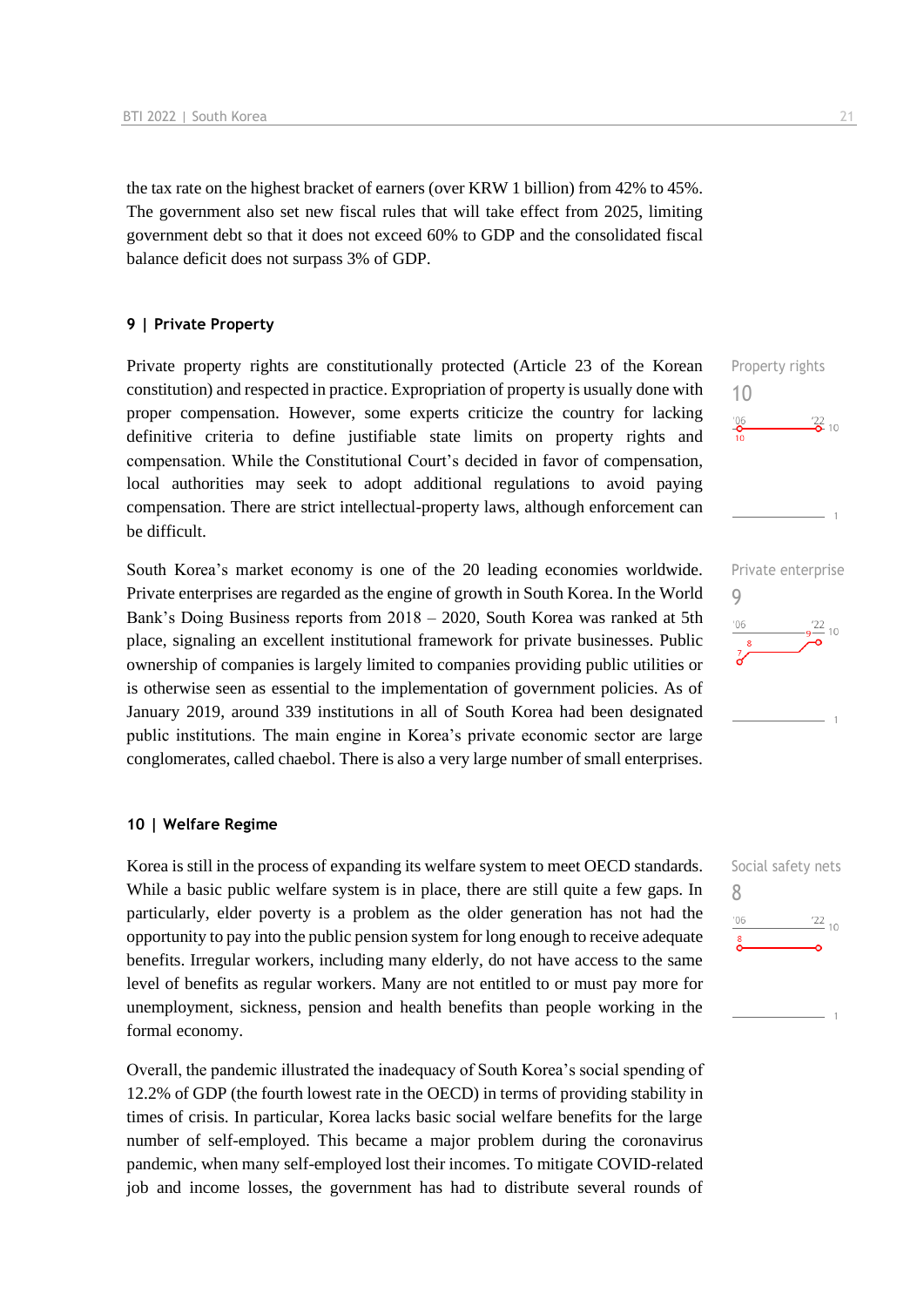Emergency Relief Allowance (ERA) to households. This experience has spurred the government to consider long-term social safety net enhancements. South Korea's Green New Deal recovery package includes plans to expand unemployment insurance and otherwise increase benefits for a larger segment of the population than is currently covered.

The Korean constitution states that "there shall be no discrimination in political, economic, social or cultural life on account of sex, religion or social status" (Art. 11). Unfortunately, Korea still lacks a comprehensive anti-discrimination law that would enforce these constitutional rights. In fact, discrimination remains a major problem in South Korea, particularly for women, migrants, handicapped persons, LGBTQ+ people and North Korean defectors. Women are still under-represented in the labor market, comprising only 42% of the labor force despite a similar education level to men. In the Global Gender Gap Report 2020, South Korea was ranked 108th out of 153 countries evaluated. The gender pay gap remains the largest in the OECD and COVID-19 shock disproportionately hits female workers, as they outnumber men in the service sector and irregular jobs, the groups most affected by the pandemic. In terms of leadership positions, the proportion of women in managerial positions in state-funded and large private companies was 19.8% in 2019, while 19% of National Assembly seats are held by women, below the global average. Moon' government has promised to improve gender equality. As a start, he appointed six female ministers, which at one-third of the cabinet was a considerably higher share than in any previous Korean cabinet. After several reshuffles, the cabinet had five female ministers at the end of the review period.

Discrimination against irregular workers, North Korean defectors and ethnic Koreans from other countries (principally China) remains widespread. Discrimination against migrants became an issue during COVID-19, as migrants were excluded from disaster relief payments and services (e.g., provision of subsidized masks) that the government provided to all Korean nationals. While courts have strengthened some rights for LGBTQ+ people, the government has failed to take decisive action to reduce discrimination. On a positive note, parliament is currently discussing a new anti-discrimination law after many failed attempts.

#### **11 | Economic Performance**

Korea entered the pandemic with a healthy growth rate of 2% and a current account surplus of \$59.97 billion current in 2019. GDP per capita growth in the same year was 18%, reaching a total of \$43,029. However, Korea's strong dependence on export meant that trade conflicts with China, Japan and the United States, as well as declining prices for IT products, made Korea vulnerable. Its balance of trade in 2019 is the lowest since 2013. The pressing problem was that its potential growth was in decline with low job creation, slowing productivity, and decreasing numbers of youth



Equal opportunity

 $\frac{22}{10}$ 

7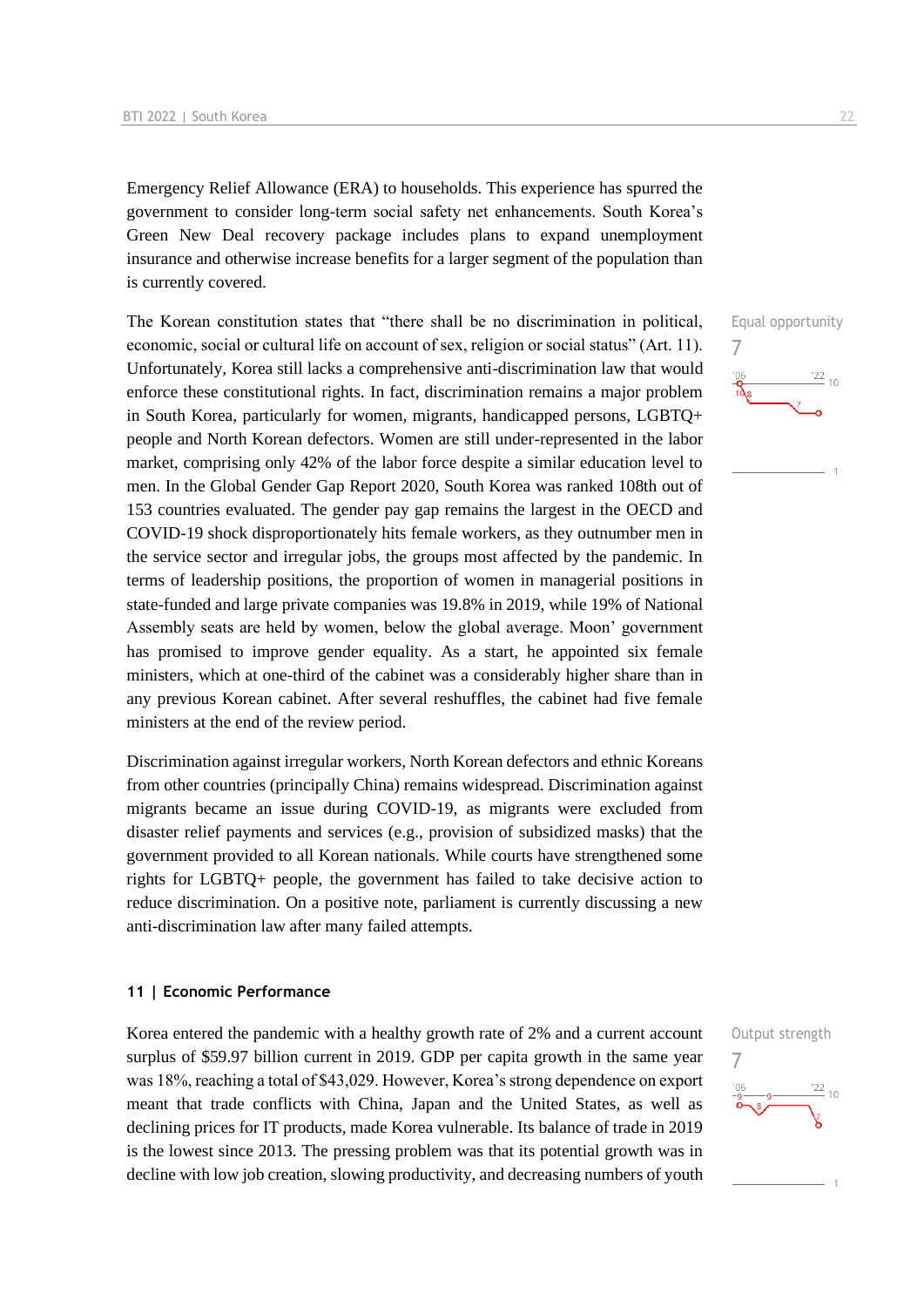and a declining working-age population. The country enjoys relatively low unemployment rates at 3.78% in 2019. The youth-unemployment rate in 2020 was much higher, at 11.1%. According to the OECD, South Korea performs relatively poorly with regard to several aspects of job quality and labor-market inclusiveness. The employment rate of 65.9% in 2020 was below the OECD average, and the employment rate among women in particular, at just 52.7%, is also comparatively low.

After the pandemic surged domestically in March 2020, exports fell continuously for six straight months until August, followed by a short rebound in September 2020. Despite a deficit in April 2020, the country later posted an account surplus from May to August because exports declined more slowly than imports. A global shift to working from home helped Korean exporters, since prices for some main exports, such as IT products increased, while medical exports surged. Compared to the OECD average unemployment rate, which spiked in April 2020, South Korea's rate was stable. Although the country provided ultra-low interest loans to help SMEs and the self-employed, its infection curbing measures posed a high economic risk to these groups. It was estimated that, in December 2020, about 628,000 jobs had disappeared compared to the previous year. The country's GDP growth in 2020 is estimated to be around -1.1%.

#### **12 | Sustainability**

Environmental policies remain insufficient to protect the environment or preserve the sustainability of resources. Considering Korea's level of development and the challenges of local air pollution and global warming, Korea has fallen increasingly short of what would be expected from a rich member of the OECD. While the Moon administration announced carbon neutrality as a goal for 2050, it has been weak in implementing concrete measures and outlining short-term goals. For example, in December 2020, President Moon announced unambitious nationally determined contributions that are obligatory under the Paris Agreement. Korea plans to reduce greenhouse gas emission by just 24.4% by 2030 by comparison to 2017. Consequently, Climate Action Tracker rates South Korea's 2030 target under the Paris Agreement and its existing climate measures as "highly insufficient."

In the 2020 Yale Environmental Performance Index, South Korea's rank has increased to 28th out of 180 countries but continued to rank poorly in the categories of greenhouse gas emissions per capita (158). Problems with fine dust exposure have improved, raising the country to 45th place. In 2019, the share of energy production accounted for by renewables is the lowest in the OECD.

In an effort to restructure its economy as a green economy, the government allocated ₩1.4 trillion to the Green New Deal. However, the Green New Deal is primarily focused on developing and producing "green" products and not on transitioning to a net-zero emissions economy. In general, environmental concerns are subordinated to

Environmental policy 7 $-06$  $\frac{22}{10}$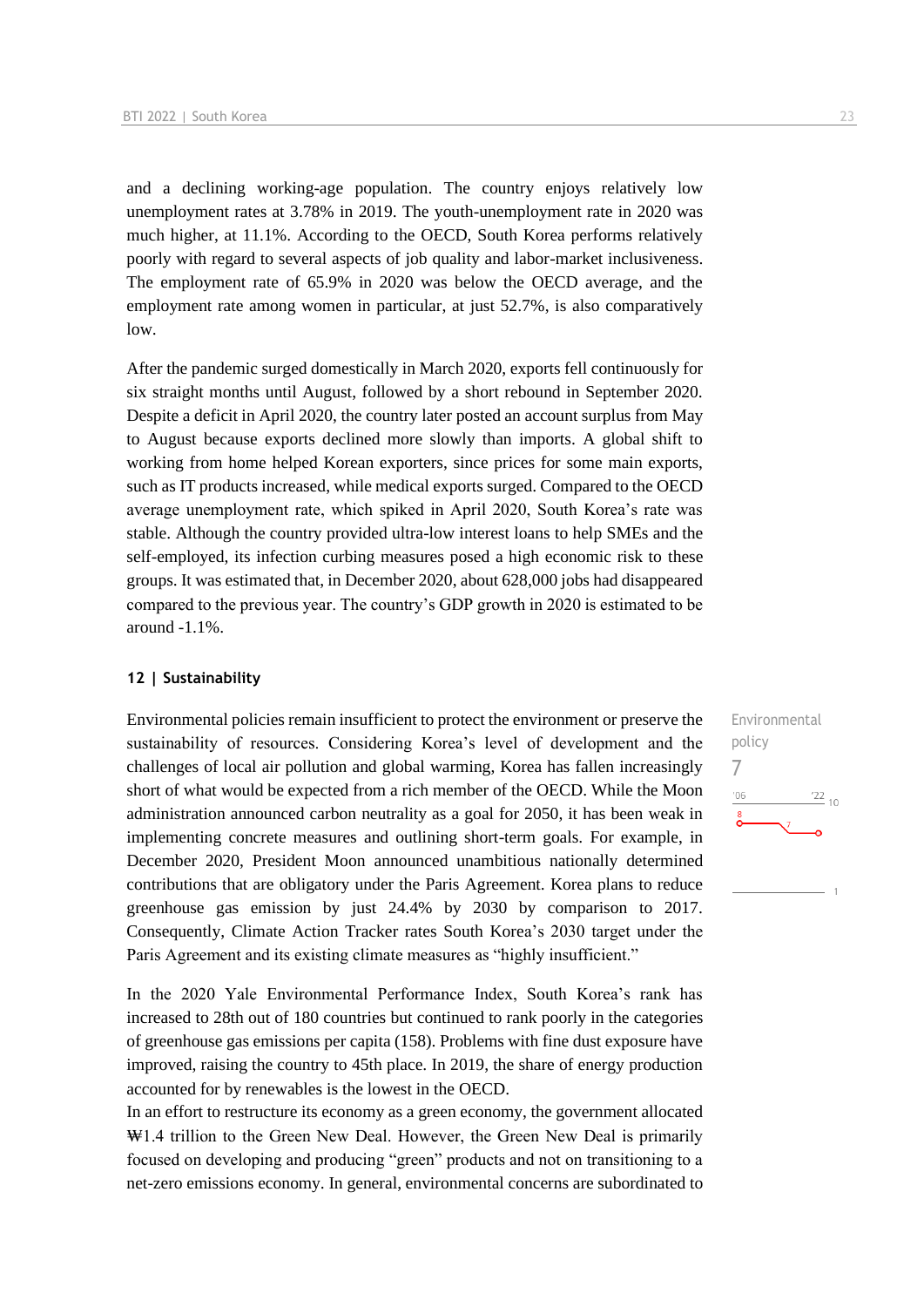economic growth efforts. During the coronavirus pandemic, the government weakened several environmental rules such as bans of single-use plastic cups in cafes and further reduced already-low electricity rates.

Education policy is a key priority for the South Korean government, and investments have yielded above-average Program for International Student Assessment (PISA) test results and higher education rates of 69.8% for those aged 25 to 34 in 2019 (the highest rate in the OECD). This is achieved with public expenditure on education on par with the OECD average (5% of GDP), as well as exceptionally high levels of private expenditures. In addition to public schools, Korean parents who can afford it spend large amounts on private "cram schools" to prepare their children for university entrance exams. The inability to pay for such "cram schools" by those in low-income brackets continues to exacerbate socioeconomic gaps.

With about 5% of GDP, Korea has one of the highest expenditures on R&D in the world. During the coronavirus pandemic, additional investments were pledged. The country plans to invest around KRW 5 trillion in R&D projects in 2021, increasing 19% from the already-high ratio to its GDP in 2020, to foster both new growth engine industries and green growth. Under its Digital New Deal, the country tries to boost its strength in information and communications technology and e-government infrastructure and services and create an ecosystem for data, networks and AI technologies. At the same time, with the Green New Deal, the government pledges to focus investment on green industries.

Education policy / R&D 10 $\frac{106}{2}$  $\frac{22}{2}$  10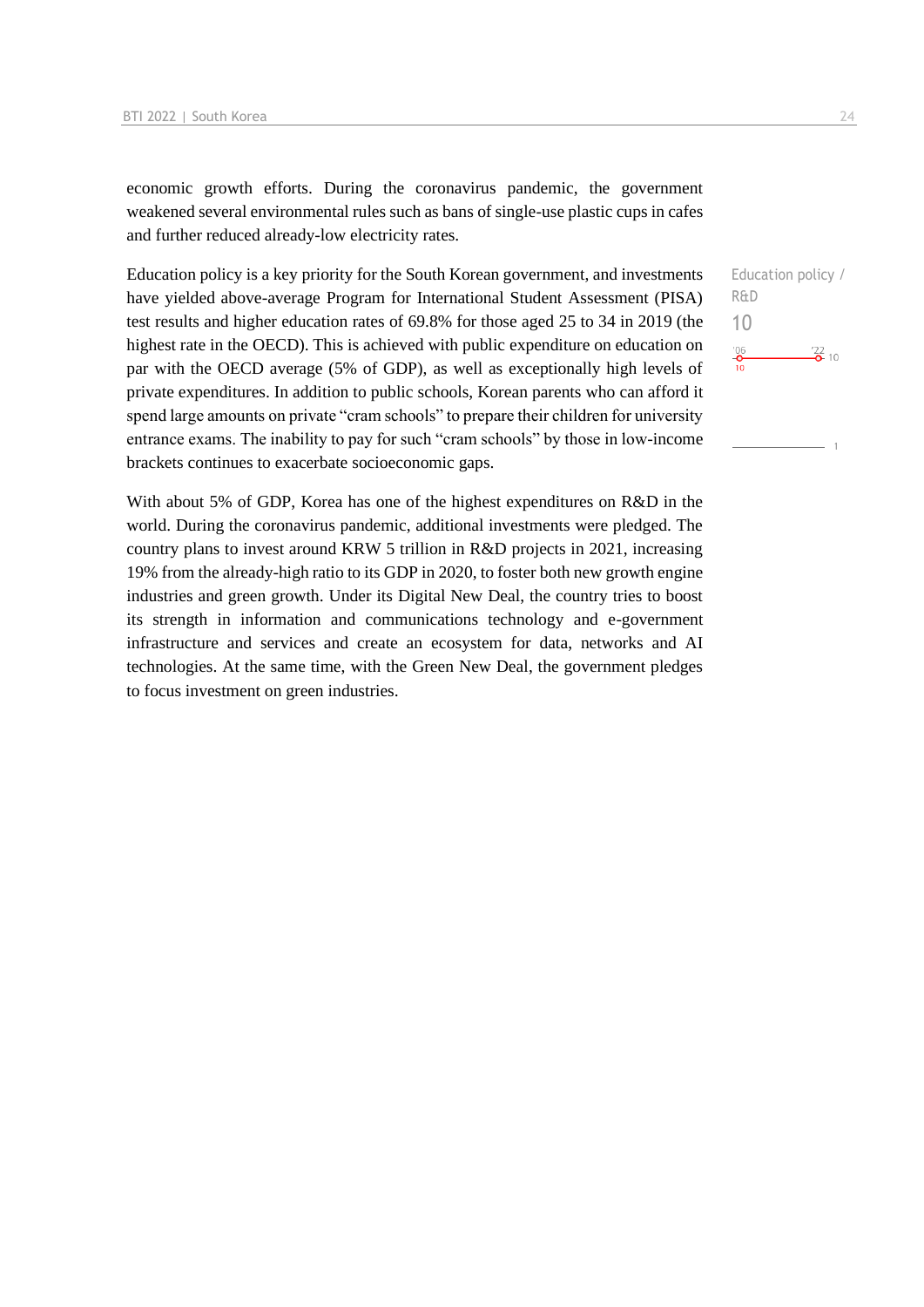## Governance

## I. Level of Difficulty

Structural constraints on governance in South Korea are low. The conflict with North Korea is a national security threat, not a structural constraint on effective governance.

In terms of territory, South Korea is a fairly compact nation, with nearly half the population and economic activity concentrated in the greater Seoul area. Living standards are comparable to those in other OECD member states. The average education level is very high, with a tertiary enrollment rate of 93%. Infrastructure is excellent and includes well-developed local public transportation (particularly in Seoul), high-speed bullet trains and major international ports and airports.

South Korea is not particularly prone to natural disasters or pandemic infections. It responded effectively to the global COVID-19 crisis, as evidenced by its relatively low infection and mortality rates, as well as its economic resilience (i.e., one of the lowest GDP declines in the OECD in 2020). It has however had to employ extraordinary emergency relief allowances to compensate for its lack of automatic stabilizers.

South Korea's civil society is one of the most vibrant in Pacific Asia. South Koreans have actively struggled for democracy for decades and successfully toppled their military dictatorship in 1987. Since that time, civil society organizations (CSOs) have taken an active oversight role in monitoring and assessing the activities of government and companies. In the 2016 to 2017 period, CSOs played an important role in organizing the protests against former President Park that ultimately lead to her impeachment. CSOs are diversified and cover the whole range of the society from labor unions to human rights groups and environmental NGOs. Access by CSOs to formal state decision-making processes often depends on their loyalty to the government. CSO staffers have often gone on to government jobs, particularly in administrations led by progressive presidents, such as the current Moon government. Unfortunately, the cooptation of CSOs by governments tends to undermine their independence as personal loyalty often matters more than ideals. Despite successes, the overall level of social trust remains relatively low, and there is a general expectation that it is the government's role to fix problems.

Structural constraints 1  $106$  $^{22}$  10

 $\Omega$  1

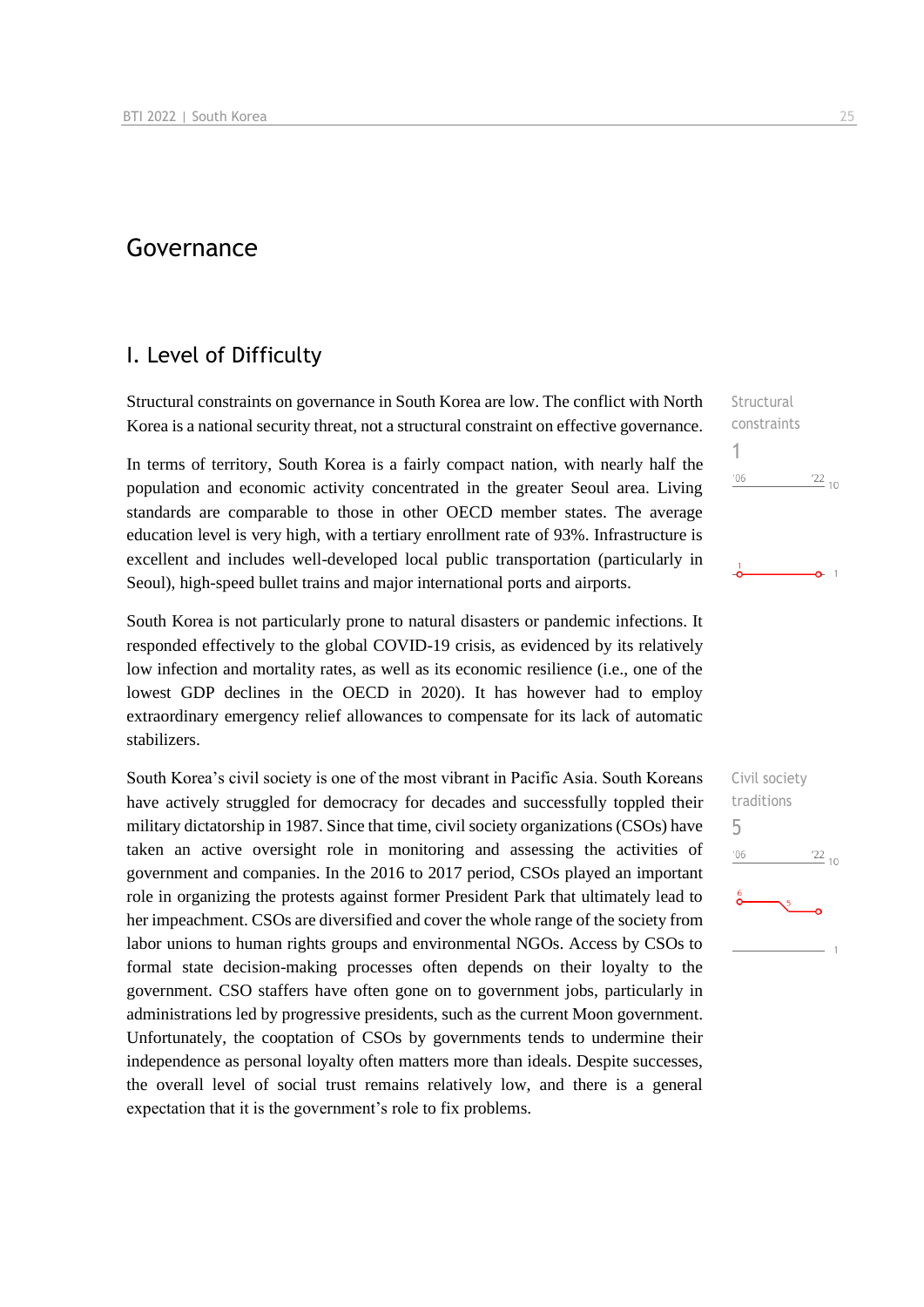Polarization within Korean society and the confrontational nature of politics remain significant problems, although serious violent clashes are rare. Religious or ethnically motivated violent conflicts are rare. There are few violent incidents rooted in social conflicts, particularly given the country's vibrant tradition of demonstrations and labor disputes. Fights between demonstrators and riot police can be vicious, with excesses on both sides. Politics in South Korea tend to be confrontational, but largely non-violent. Previous (mostly symbolic) violent clashes between politicians in parliament have largely disappeared, in particular since the National Assembly Advancement Act in 2012. While divisions in the past fell largely along political lines, conflict based on social cleavages and gender has received more attention in Korea in recent years.

## II. Governance Performance

#### **14 | Steering Capability**

Strategic priorities are set by the powerful presidential office, although the fact that party organizations are weak and the president only serves a single five-year term makes it difficult to plan beyond the current electoral cycle. South Korea has a very well-trained bureaucracy that ensures continuity but strategic planning is weakened by frequent changes in leadership positions. Ministers and state secretaries are frequently replaced, and inside ministries, staff rotations occur frequently. Thus, ministerial staffs have little opportunity to acquire expert knowledge. Expertise is sourced from external experts at research institutes or universities. Regulatory impact assessments are systematically conducted for all new regulations.

While managing the COVID-19 pandemic overshadowed all other policy objectives in 2020, the Moon administration's COVID-19 response and recovery plan – the Korean New Deal – are largely consistent with its five-year strategy. The New Deal incorporates and reinvigorates key policy priorities such as fostering a more inclusive, innovative, green economy, improving social protections and implementing balanced regional development. Moreover, the New Deal seems to strike an appropriate balance between short-to-medium-term response and recovery and long-term transformation.

### Question Score

## Prioritization 8 $\frac{22}{10}$

Conflict intensity 2  $106$  $\frac{22}{10}$ 

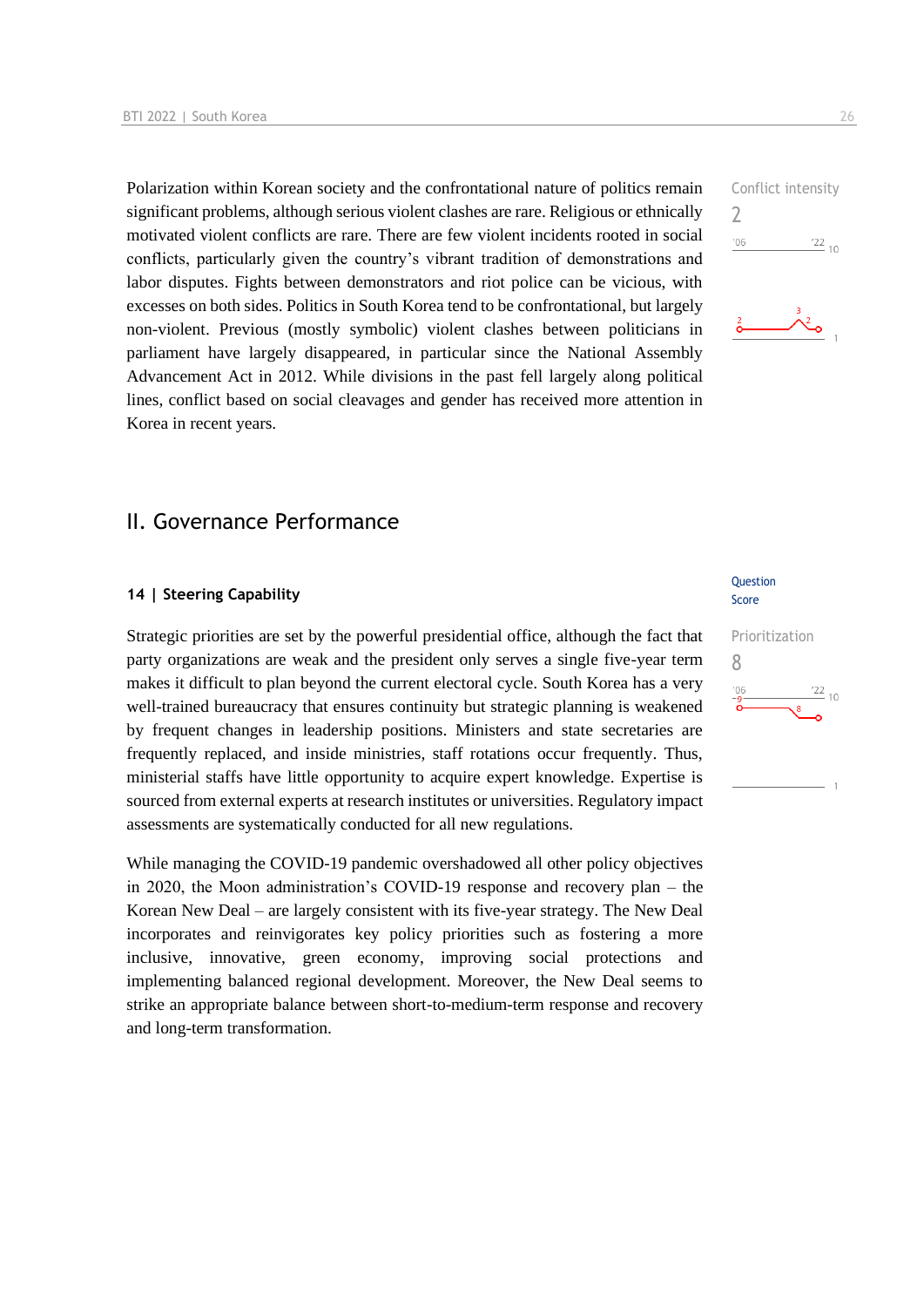The Moon administration's tenure has shown slight improvements with regard to policy implementation, although implementation has in fact fallen far short of President Moon's ambitious goals. Moon developed a relatively detailed list of 100 policy goals that he wanted to implement during his term in office. However, since his party gained the parliamentary majority in April 2020, the implementation of these goals has been slow. In particular, the government spends significant political capital on a few seemingly esoteric issues, such as reform of the judiciary. At the same time, the administration abandoned a few signature goals such as a further gradual increase in the minimum wage or constitutional reform to decentralize state power.

These failures are not merely political; they have an institutional component as well. In South Korea's presidential system, power is concentrated in the office of the president. However, the presidential term is also limited to a single five-year term, which means that Korean presidents can become lame ducks even after completing only half of their term. While President Moon has so far avoided the lame duck situation due to his party's majority in parliament, it is possible that the struggle over his succession will lead to a split in his ruling coalition in 2021.

When it comes to the measures taken in response to the coronavirus pandemic, the Korean governance system has shown strength. The central government is able to mobilize all state institutions and consistently implement policies in areas where the president sets strategic priorities, such as tracking and tracing infections, as well as enforcing social distancing rules. At the same time, Korea's weakness became obvious in areas where the president failed to provide leadership, such as in the case of the vaccination campaign that was scheduled to start only at the end of February 2021.

The government's ability to engage in policy learning is generally high, but institutional learning is far more limited. Non-governmental academic experts have considerable influence on government decision-making. In addition to their participation on the presidential advisory committee, scholars are often nominated for top government positions, although their tenure seems to be relatively short.

The process of appointing experts remains highly politicized, and in the past experts have often been chosen because of their political inclination rather than their academic expertise. The Moon government does not give sufficient attention to criticisms of policy failures stemming from experts with a different political perspective, which makes the process of policy consultation less effective. The shortlived tenures of two ministers of Justice (Cho Kuk and Choo Mi ae) and their contentious relationships with the Prosecutor's Office illustrate the limitations of the echo-chamber approach.

Pandemic management is one area in which the government has demonstrated its capacity for institutional learning and innovation. The government learned from its

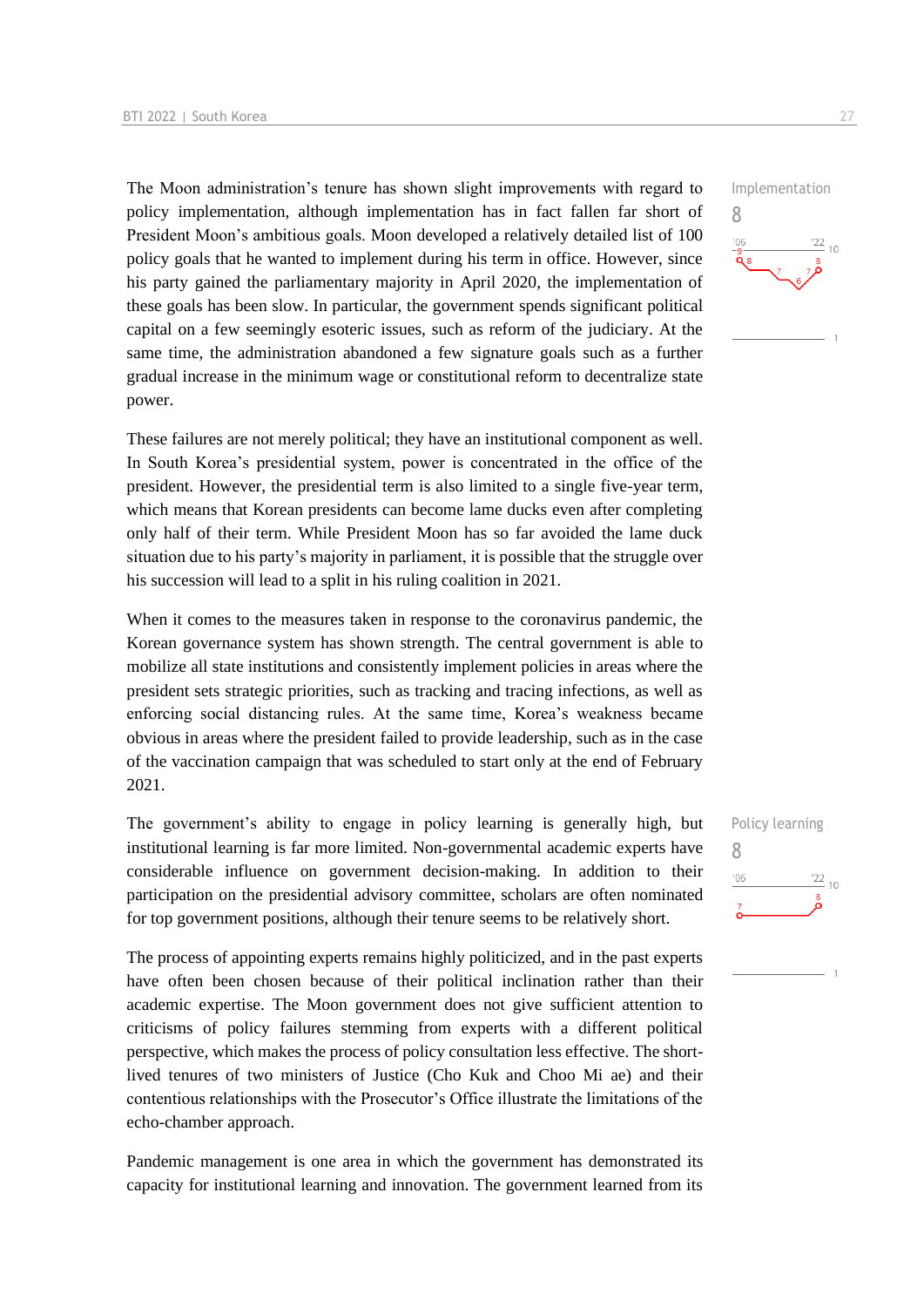failures handling MERS by updating and/or adopting various policies and mechanisms. Measures such as strengthening the role of the Korea Centers for Disease Control, fast-tracking approval for emergency medical supplies, and enhancing communication and transparency of information have helped Korea to respond far more effectively to COVID-19 than it did during the MERS outbreak. Thus, at the beginning of the pandemic, the learning curve was less steep for the Korean government than for other governments. Later however, the government failed to secure the timely delivery of vaccines. In fact, for some time the government was a bit too self-confident in its ability to contain the pandemic and believed that Korea would not need an early vaccination campaign.

#### **15 | Resource Efficiency**

Korea has an efficient but relatively small public sector. Public employment is one of the lowest in the OECD, employing only 7.7% of all employees in 2017 (the latest data available as of the time of writing). General government disbursements total 32% of GDP, again one of the lowest such rates in the OECD. Government debt levels are also relatively low, although debt to some extent is hidden in public companies. While national government spending seems efficient, local governments have been criticized for wasteful spending on expensive construction projects and welfare programs. In addition, local administrations tend to be understaffed. President Moon has promised to strengthen the public sector by increasing public employment and by decentralizing state power so as to help local municipalities and provinces operate more autonomously. This is part of the government's balanced regional development plan.

South Korea's relatively healthy public balance sheet enabled it to finance a robust COVID-19 recovery package. The government approved four supplementary budgets for this purpose in 2020. It is also financing a long-term New Deal recovery plan, which includes significant investment in economic infrastructure to spur muchneeded economic innovation and transformation. However, the pandemic also revealed the government's limits in terms of expanding the public sector, as the government backtracked from a plan to increase the number of doctors through a public program amid protest from medical students.

Policy coordination in Korea takes place in a hierarchical and centralized manner. Power is concentrated in the central government and particularly in the president's office. The president's office (the Blue House) ensures that important policies are implemented. Provincial governments, although having their own functions to some extent, basically serve as an intermediary between the central and municipal governments. Local governments depend heavily on the central government for funding and guidance. Their main function is to implement centrally determined policies and programs as directed and guided by central government ministries and



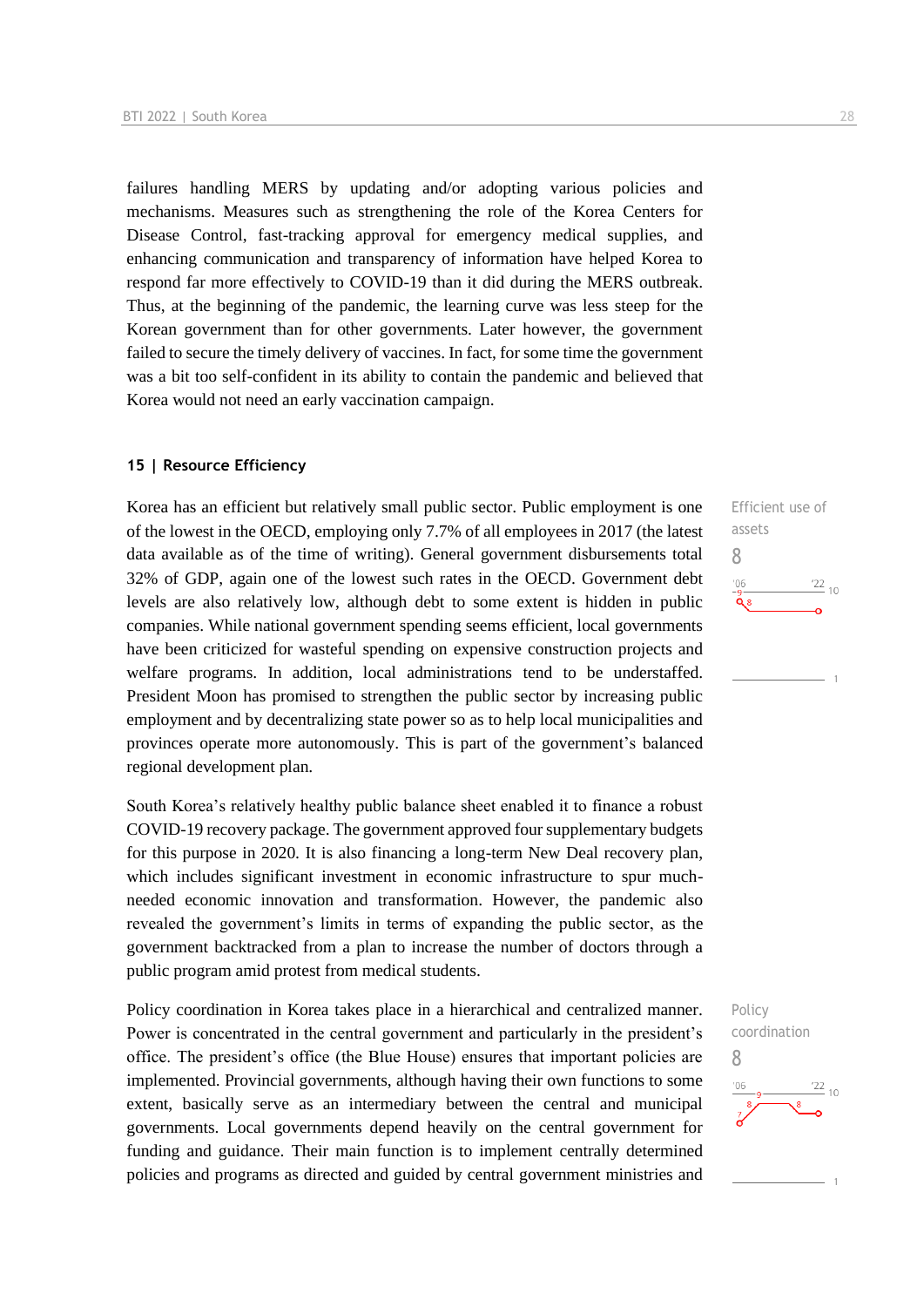agencies. The high degree of centralization allows for largely coherent implementation of policies. Within the government, the finance ministry has budget planning authority and is clearly dominant, able to block initiatives by the line ministries.

Conflicts between ministries are frequent but do not substantially affect overall policymaking for high priority policy areas, due to the coordinating role of the president's office. The fragmentation of government activities in policy areas that are not prioritized by the president is a frequent subject of criticism, and ministries often fail to coordinate activities in these fields. Ministers in South Korea depend almost solely on the support of the president. The president has the authority to appoint and dismiss ministers and frequently reshuffles the cabinet. This high degree of turnover limits ministers' independence, as they are unable to develop their own voice to pursue their own or institutional policy ideas. President Moon has reshuffled his cabinet four times in as many years.

South Korea's COVID-19 response and recovery efforts have been well-coordinated. The Central Disaster and Safety Countermeasures Headquarters (CDSCHQ)'s meetings, where all relevant ministries and 17 provinces and major cities gather, have been held regularly, to maintain a united national effort in dealing with the spread of the coronavirus. This meeting allows regular coordination among the highest-level officials and between the central and local governments, which is crucial for identifying problems, blockages and solutions together. The regular meetings support the concerted implementation process and effective allocation of resources from the central government, as well as rapid local adaptation to changing circumstances when needed.

Corruption remains a major problem in Korea, although anti-corruption institutions have improved substantially over time. Rules requiring audits of state spending and party financing, access to information and officeholder accountability are in place, but these have not been fully successful in eradicating corruption. Parachute appointments (nakhasan) are still common among retired bureaucrats, who frequently land jobs in the same industries they were previously charged with regulating. While laws exist to limit this practice, if bureaucrats obtain special permission from public service ethics committees, they can get around such restrictions.

As seen in the protests against former President Park, the Korean public, civil society organizations and the media are vigilant and ready to engage in effective protest of top-level abuses of power. Courts have also been tough on those involved in corruption scandals, handing down long prison sentences to President Moon's two predecessors and many others involved. While courts tend to hand down harsh sentences against former public officials, they tend to be much more lenient when it comes to corruption in the private sector. President Moon promised to strengthen anti-corruption initiatives and said he would not pardon members of the elite involved in corruption scandals, as had previously been common practice in Korea.

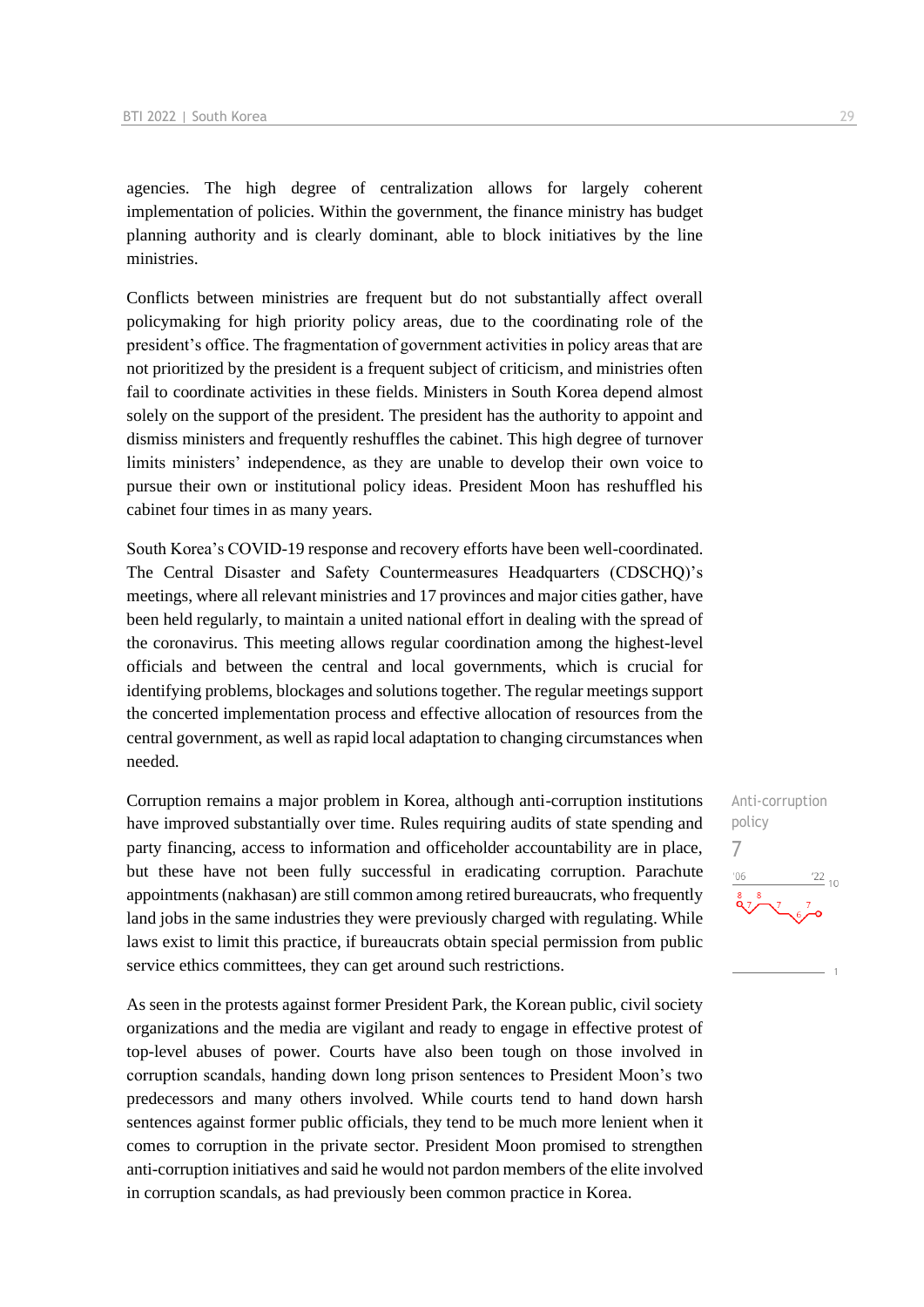Institutionally, the Moon administration shifted the power to prosecute high-ranking public officials from the Prosecutor's Office to a new Corruption Investigation Office (CIO). The shift in competences was controversial as it came amid investigation of the Prosecutor's Office into members of the Moon administration that led to the dismissal of Minister of Justice Cho Kuk. As the CIO only started work in January 2021, it is too early to say if it will be able to be more independent than its predecessor in investigating not just former government officials, but also current ones.

#### **16 | Consensus-Building**

South Koreans had a successful democratic revolution in 1987 and are ready to defend this achievement when they see their democracy at risk. All major political actors in South Korea subscribe to the goal of maintaining a constitutional democracy, although some authoritarian practices can be witnessed within individual political organizations. In general, the society is organized in a hierarchical way, and while South Koreans are instrumentally committed to democracy, many democratic values and norms are not intrinsically internalized into South Korean culture. According to a PEW survey in 2019, 44% of Koreans were dissatisfied with Korean democracy and 49% disagreed with the statement "the state is run for the benefit of all the people."

All major political actors support a market economy, and South Korea is one of the few countries in which a market economy is explicitly protected by the constitution. Article 119 of the Korean constitution states "The economic order of the Republic of Korea shall be based on respect for the freedom and creative initiative of enterprises and individuals in economic affairs."

There is no visible activity by or any indication of anti-democratic veto actors in South Korea. During the protests against and impeachment of President Park, individual protesters called for a military intervention, but despite a long tradition of military rule (1961 – 1987), there are no signs that the military has any ambitions or ability to reenter politics.

Consensus on goals 10  $-6$  $\frac{22}{2}$  10

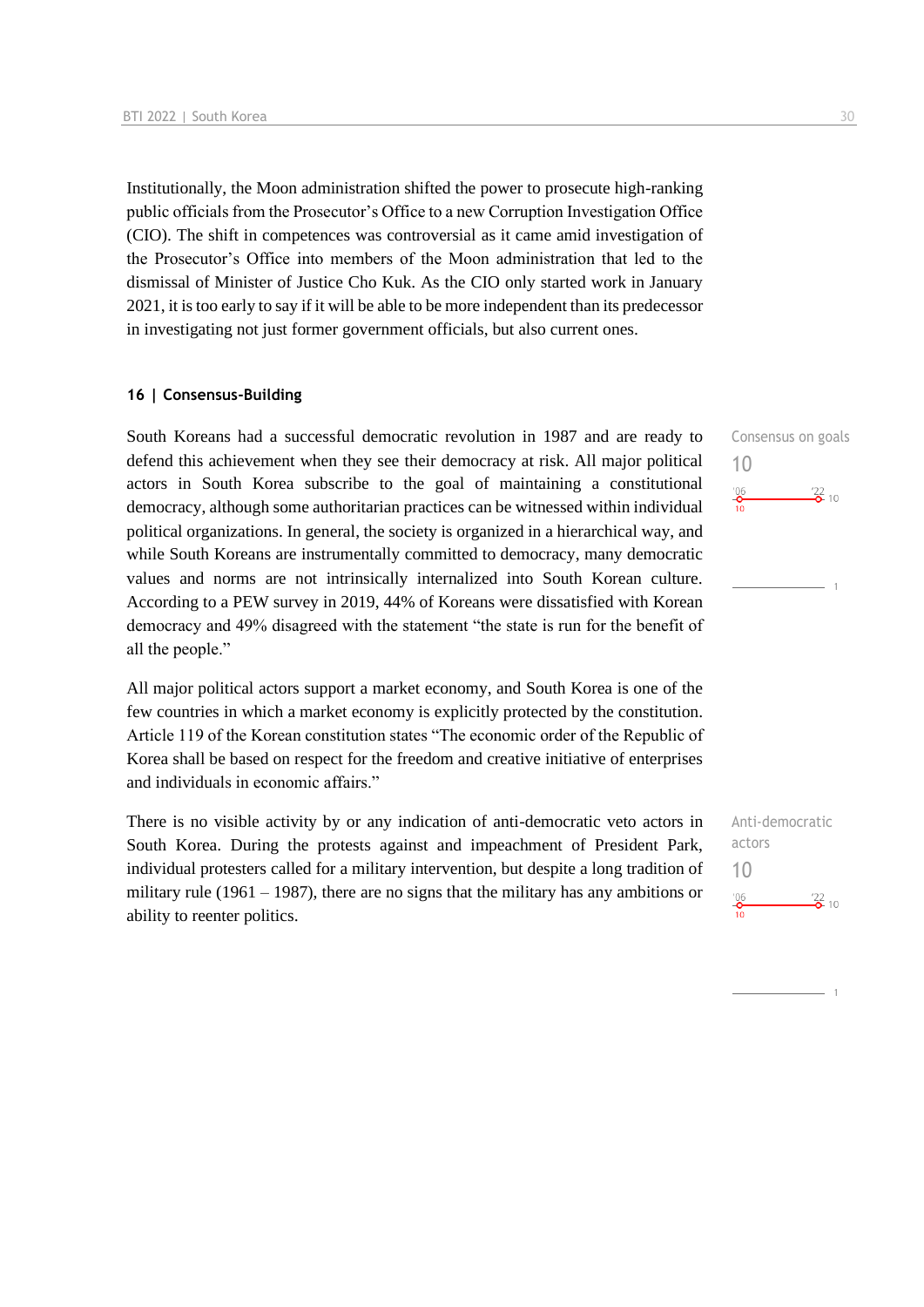South Korea's political leadership is relatively effective in curbing ethnic, social and regional conflicts, although it has been less successful in actively reducing cleavages. Regional cleavages remain substantial, as the southeastern provinces tend to vote conservative and the southwestern provinces vote liberal. Recent elections also show an increasing generational divide, as a majority of the younger generation (in their 20s and 30s) voted for the liberal opposition party, while those in their 50s and 60s supported conservative candidates. Increasing social inequality may in the future exacerbate conflicts. In the past, leaders have counted on and promised economic growth as the main route to solve social conflicts. As this solution becomes increasingly difficult in a maturing economy, it is expected that social conflicts will increase. COVID-19 emphasized and exacerbated this dynamic – irregular workers and low-income groups experienced higher rates of job and income loss than regular employees and high-income groups. President Moon has reinforced his electoral promise to strengthen the social security net, but to date there have been no more than piecemeal improvements.

Civil society participation has improved substantially under President Moon. Previous conservative governments under Presidents Lee and Park were known for their top-down approach, and civil society groups largely lost their ability to influence the government. President Moon emphasizes transparency, communication with citizens and civil society participation. In fact, he has appointed many former civil society activists to government positions and frequently utilizes the expertise of civil society groups. He has also taken a more accommodating stance on labor unions and was able to bring the (more hard-line) Korean Confederation of Trade Unions (KCTU) back to the tripartite dialogue table for the first time since KCTU's withdrawal in 1999. Unfortunately, the cooptation of some civil society groups has negatively affected these groups' important ability to offer a critical perspective on policies and act as a check on the government.

The history of colonialism and dictatorship continues to haunt South Korea, both in terms of domestic affairs and bilateral relations (especially with Japan). Still many issues related to collaboration with Japan during colonial times, the period before and during the Korean War including the Jeju Massacre of 1948 to 1949, and the authoritarian Park Chung-hee (1961–1979) and Chun Doo-hwan eras (1980–1988) and their legacy (particularly the 1980 Gwangju Massacre) remain unresolved. In contrast to the conservative governments, President Moon has again emphasized the history of the democracy movement, and commemorations of the Kwangju and Jeju massacres are again important occasions.

The crimes committed by the Japanese during the colonial times and particularly the unresolved issue of forced labor and Korean sex slaves weighed down bilateral relations. The prospects of investigating and punishing the massive human rights violations in North Korea after a possible reunification is another major challenge for which South Korea must prepare. The weakest aspect is the continued unwillingness of the Korean government to address the issue of alleged Korean war crimes committed during the Vietnam War.

 $\frac{22}{10}$ 

 $\frac{22}{10}$ 

 $\frac{22}{10}$ 

Cleavage / conflict management

Civil society participation

Reconciliation

7

 $^{\prime}06$ 

7

 $-06$ 

8

 $n<sub>6</sub>$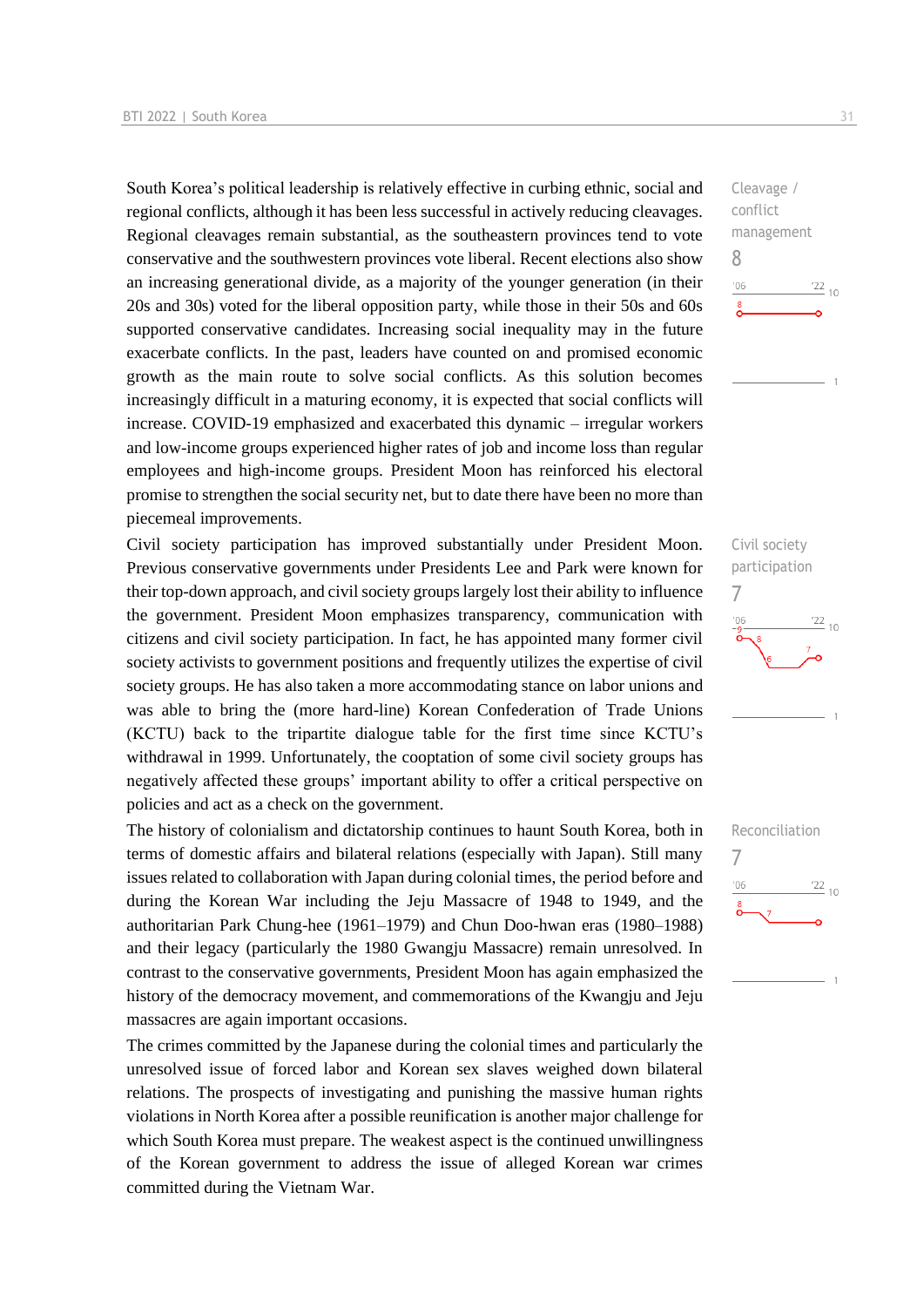#### **17 | International Cooperation**

South Korea is well integrated into most major international organizations and is a member of the OECD and the G-20. Advice by international organizations plays an important role, and South Koreans pay particular attention to international rankings. The country works hard to implement international standards in most areas. Best practice approaches in other countries are systematically studied and applied to Korea.

As one of the most advanced industrialized nations in the world, South Korea no longer receives official development assistance (ODA) or technical assistance in the area of development cooperation. Instead, it has emerged as a donor country and has begun to develop own capacities as provider of technical assistance. During the coronavirus pandemic, Korea was eager to share its knowledge about its relatively successful pandemic containment measures with its international partners. Korean public health authorities have participated regularly in international task forces and meetings. Government health authorities have published various handbooks, including All About Korea's Response to COVID-19, which comprehensively outlines its whole-government response measures, with the aim of contributing to global knowledge and resource-pooling to combat the pandemic. As of September 2020, South Korea was providing \$100 million in COVID-related development assistance to more than 100 countries.

South Korea is generally considered to be a credible partner by the global community, although it seldomly demonstrates initiative in advancing international cooperation. It is a member of the United Nations, the WTO, the IMF, the World Bank, the G-20 and many more of the most important international organizations. Under the Moon administration, foreign policies were focused on engagement with North Korea which was initially successful but suffered severe setbacks in 2019 and 2020. Currently, contacts with North Korea are at their lowest level for many years. Unfortunately, Korea's general engagement with the world has suffered from its focus on North Korea. The Moon administration is clearly the most inward-looking Korean government in decades. While development cooperation was massively expanded under his conservative predecessors, spending stalled under the Moon administration. When it comes to the fight against climate change, South Korea is also less engaged than its status allows. While South Korea announced its first legally binding nationally determined contributions under the Paris Agreement, the goals are far from sufficient.

On a positive note, President Moon is taking steps to ratify the remaining ILO conventions that Korea has not yet adopted and has committed to a target of zero carbon emissions by 2050. South Korea's relatively successful COVID-19 response and subsequent COVID-19 diplomacy (i.e., sharing lessons learned and best practices with the international community) have also contributed to international credibility.

Effective use of support 10  $\frac{106}{2}$  $\frac{22}{2}$  10

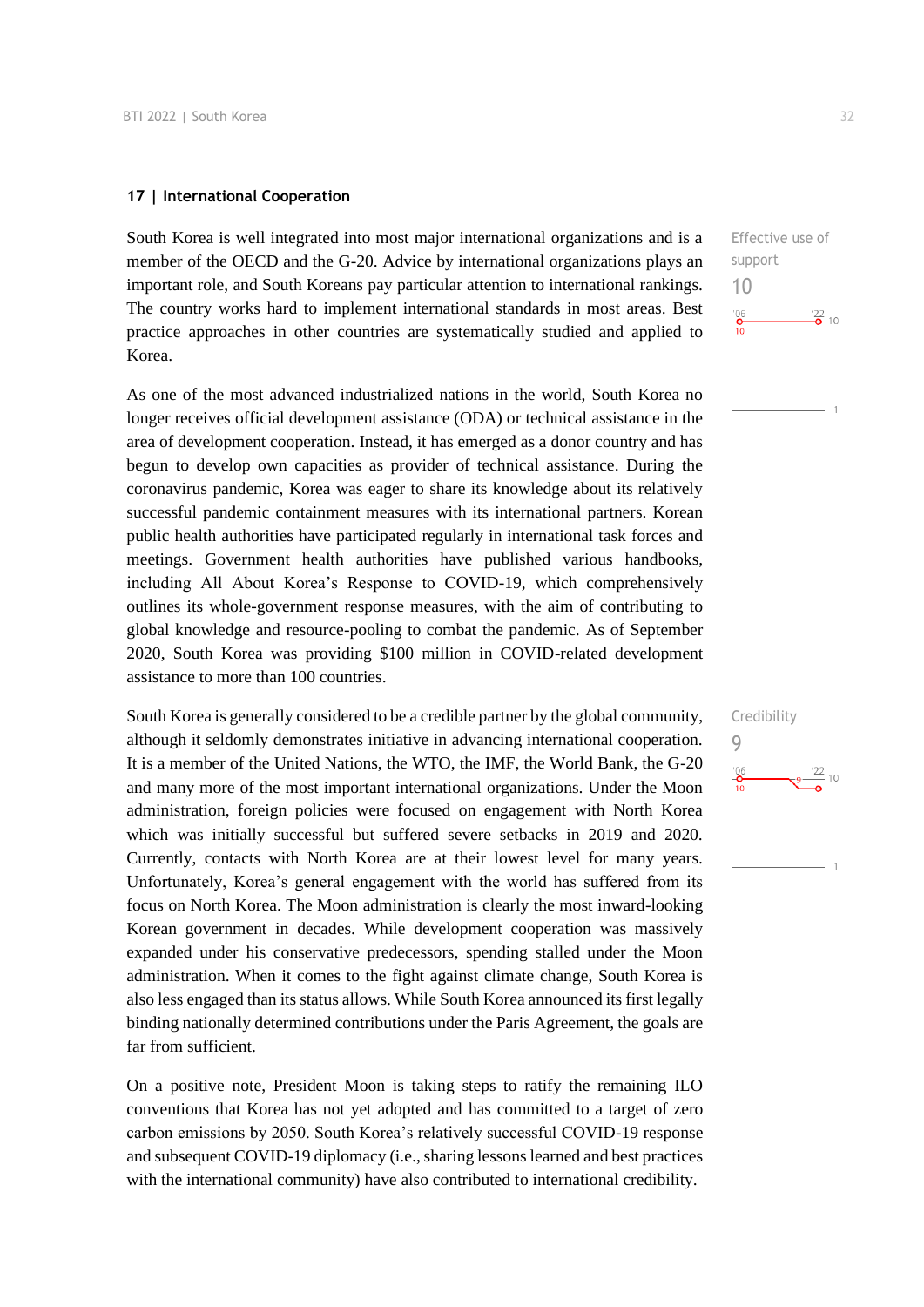During the review period, South Korea's relationships with its immediate neighbors, North Korea, Japan and China, have worsened. While initially relations with North Korea improved, no lasting advances were achieved and relations came to a standstill after the failed U.S.-North Korea meeting in Vietnam in February 2019. Relations with Japan further deteriorated amid clashes over how to deal with atrocities committed during Japan's occupation of Korea. In October 2018, the Korean Supreme Court ordered two Japanese companies to pay compensation for Korean forced labor. Japan retaliated against the rulings by introducing restrictions on certain exports to Korea. These conflicts came on top of territorial disputes and quarrels over Japan's use of sex slaves during World War II.

Tensions with China due to the U.S.-provided THAAD missile-defense system have subsided, but relations are far from being normalized. South Korea is also contributing to the arms race in the region, for example, by upgrading its blue-water navy based on three battle groups led by Dokdo-class helicopter carriers. Korea has also emerged as a major arms exporter and in 2020 for the first time became a member of the top 10 on the Stockholm International Peace Research Institute's list, with an increase of 143% in arms exports for the period of 2015 – 2019 compared to 2010 – 2014.

On a positive note, Korea has signed the Regional Comprehensive Economic Partnership (RCEP) with Japan, China, ASEAN, New Zealand and Australia. This trade agreement is promising not just in terms of facilitating trade in the region, but also for introducing mechanisms for conflict resolutions. Korea also initiated a New Southern Policy to improve relations with Southeast Asian countries.

Regional cooperation 8 $\frac{122}{10}$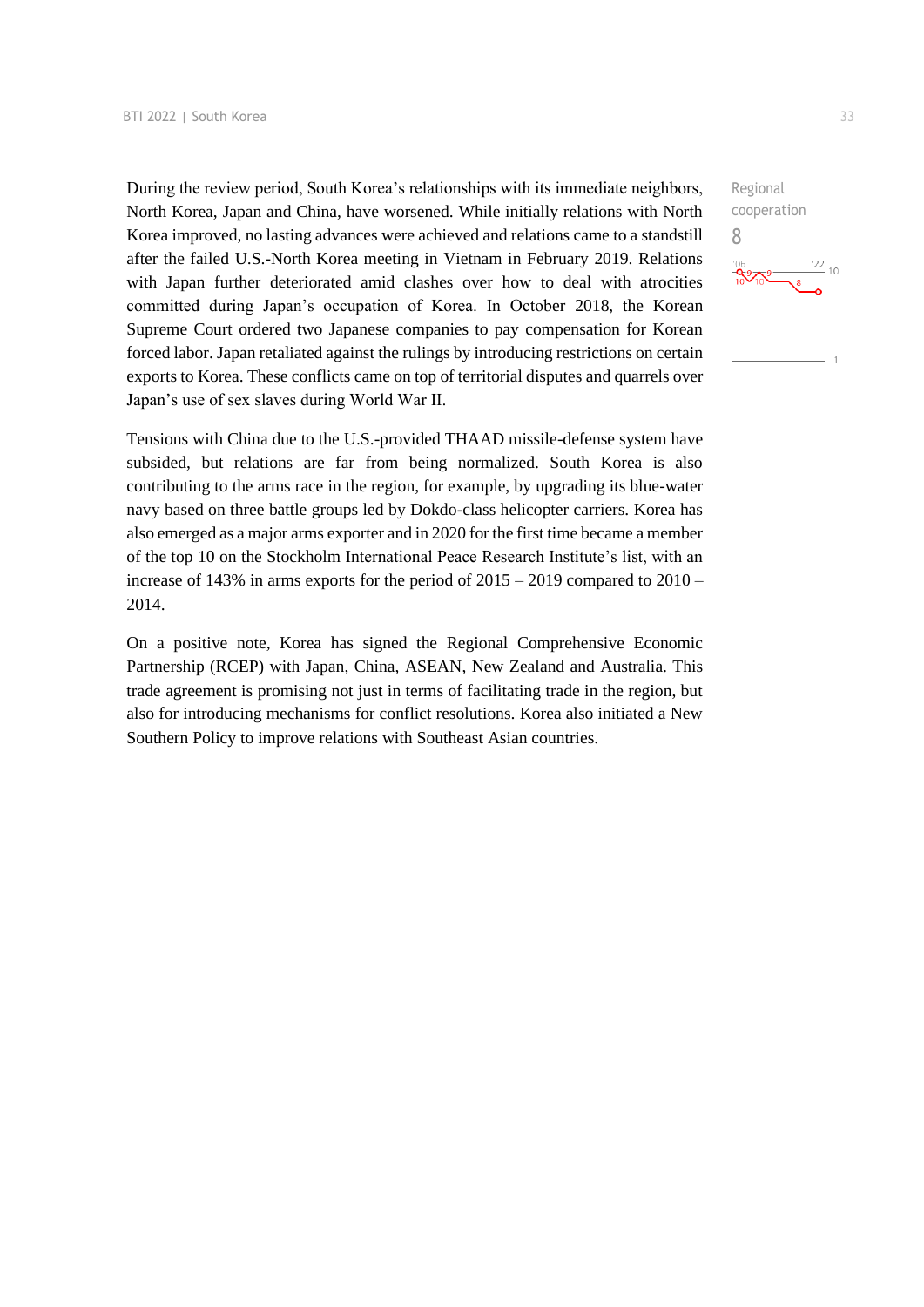## Strategic Outlook

The short-term challenges ahead involve overcoming the COVID-19 pandemic. Korea needs to improve intensive care capacity, implement a vaccination program, and ensure the welfare of those hit hardest by the social and economic consequences of the pandemic. While Korea was relatively successful in preventing the spread of the virus, it was slow in securing vaccines, which means the country did not start vaccinating vulnerable groups until February 2021. The mid-term challenge in 2021 will involve a successful exit out of crisis mode. The broader challenge ahead is how to re-introduce pluralistic political debate on the post-pandemic future direction of the country. There are concerns that the government might use its crisis mode to strengthen its candidate's position in the April 2021 Seoul mayoral election and in presidential elections in March 2022. In another scenario, President Moon could be entering a long lame duck period as he cannot be re-elected and potential successors within his party might defect amid increasingly un-favorable approval rates for the Moon administration.

Politically, the key challenge for the Moon administration is to deliver on the promises of a fair society with an increasing quality of life for all. Despite its strong majority in parliament, the Moon administration has failed to bring about important institutional changes when it comes to political decentralization, abolishing unstable working conditions, affordable housing, corporate governance reform and the expansion of political freedoms. The housing crisis in particular will be difficult to tackle because the necessary policies to protect tenants and allow affordable and secure rental contracts are opposed by a strong interest group of real estate owners that fear a collapse of the real estate bubble. When it comes to welfare benefits, the key challenge is to transform the increasing number of targeted benefits into a more comprehensive system that supports the unemployed and socioeconomically disadvantaged.

Beyond recovering from the crisis, the key economic challenges are the implementation of the Green New Deal, the decarbonization of the economy and the reduction of export dependency. While the income-led growth campaign and the Green New Deal mark important steps forward, the challenge is to translate them into real institutional changes that go beyond the green industrial policies of the past. As China is catching up technologically, Korea needs to become more innovative and establish itself more solidly as a producer of superior quality and design. The trade war between China and the United States as well as Korea's own economic conflicts with all three countries has not helped, as the country is not just dependent on all three markets for exports but needs technology imports from Japan while final assembly has been outsourced to China.

A formal peace treaty and improving relations with the North remain a key challenge for Korea's diplomacy. A lot will depend on the new U.S. President Biden. If he returned to the hard-line course of his democratic predecessor, it would limit Korea's options. For Korea, it would be preferable if President Biden were to take advantage of former President Trump's initiative and continue engagement. Unfortunately, it seems that the Korean government has very little influence on this decision. More generally, when it comes to international relations, the current government